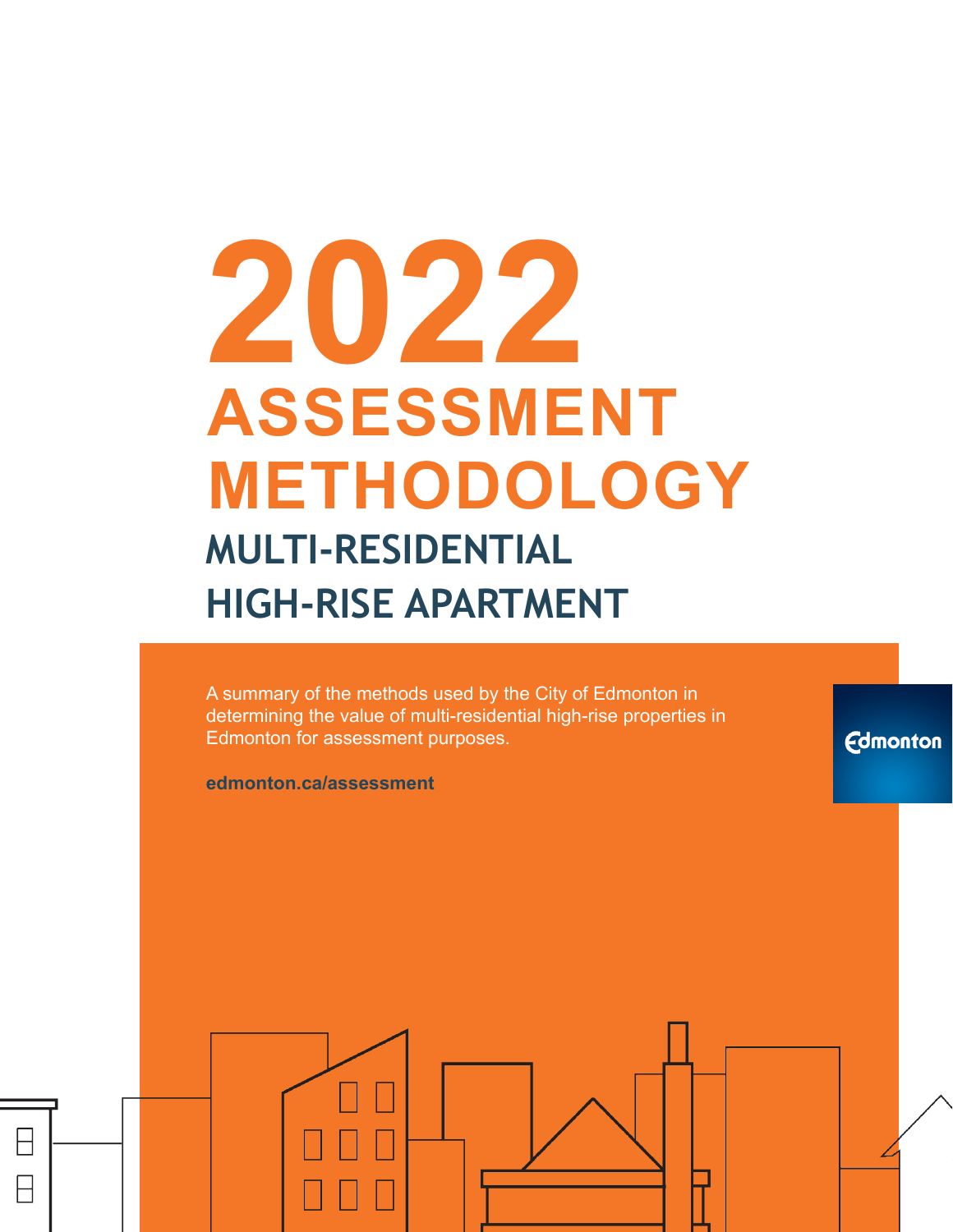# **Table of Contents**

| <b>Scope</b>                           | $\overline{\mathbf{2}}$ |
|----------------------------------------|-------------------------|
| <b>Introduction</b>                    | $\overline{2}$          |
| <b>Mass Appraisal</b>                  | 4                       |
| <b>Valuation Model</b>                 | 6                       |
| <b>Property Groups</b>                 | 7                       |
| Subgroup                               | $\overline{7}$          |
| <b>Approaches to Value</b>             | 7                       |
| Income Approach (Multi-Residential)    | $\overline{7}$          |
| <b>Income Approach Definitions</b>     | 8                       |
| <b>Sample Assessment Detail Report</b> | 11                      |
| <b>Variables</b>                       | 13                      |
| <b>Other Value Adjustments</b>         | 16                      |
| <b>Other Definitions</b>               | 16                      |
| <b>References</b>                      | 17                      |
| <b>Appendix</b>                        | 18                      |
| <b>Zoning References</b>               | 18                      |
| Zone Chart: Multi-Residential          | 19                      |
| Land Use Chart: Multi-Residential      | 20                      |
| Map                                    | 21                      |
| <b>Time Adjustment Factors</b>         | 22                      |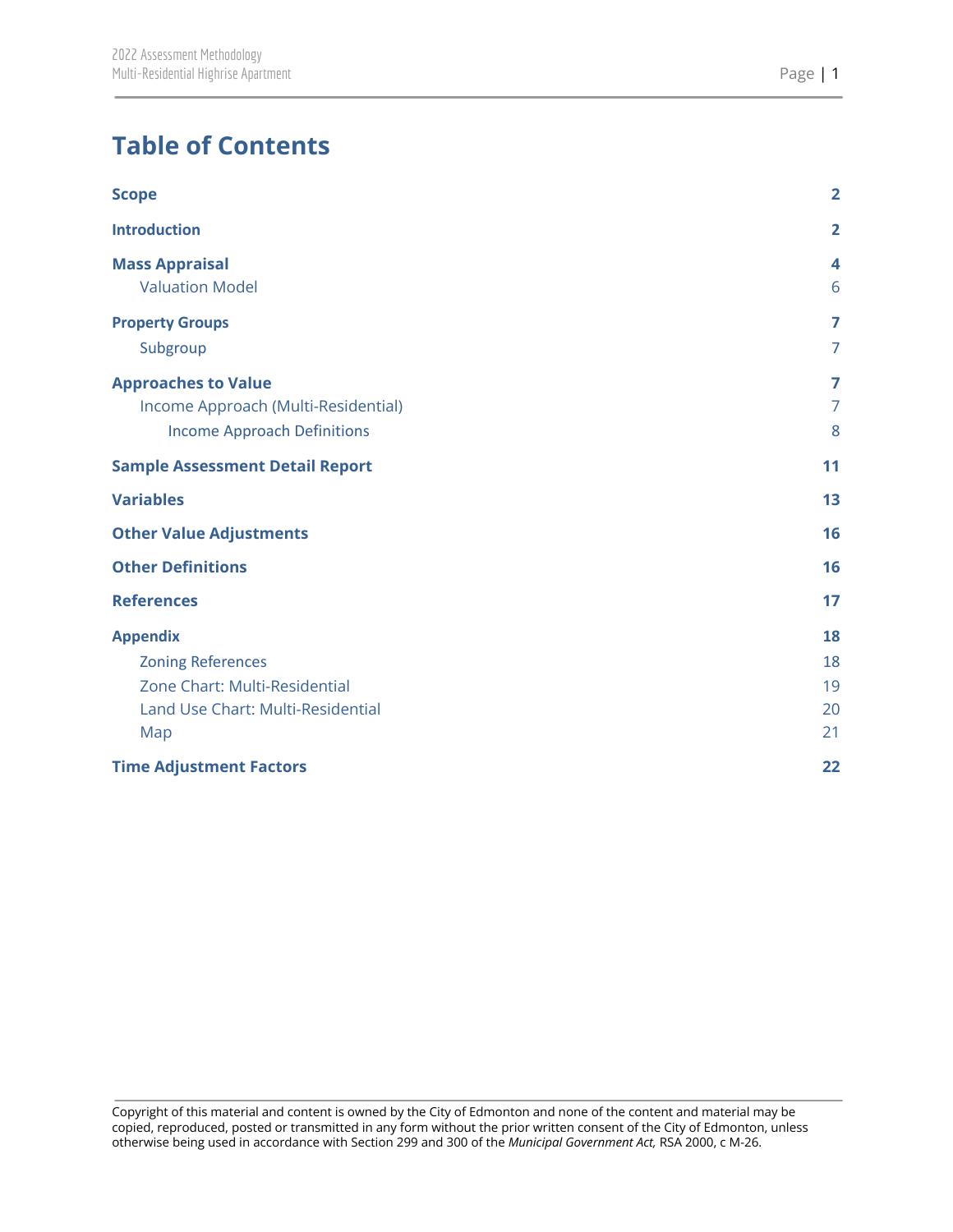## <span id="page-2-0"></span>**Scope**

This guide explains how Multi-Residential Highrise properties are valued for assessment purposes. The guide is intended as a tool and complements the assessor's judgment in the valuation process.

## <span id="page-2-1"></span>**Introduction**

Property assessments in the City of Edmonton are prepared in accordance with the requirements of the Municipal Government Act, R.S.A. 2000, c. M-26, (hereinafter "MGA") and the *Matters Relating to Assessment and Taxation Regulation, 2018*, Alta Reg 203/17, (hereinafter "MRAT"). The *MRAT* regulation establishes the valuation standard to be used, defines the procedures to be applied, and proposes objectives for the quality to be achieved in the preparation of assessments. The legislation requires the municipality to prepare assessments that represent market value by application of the mass appraisal process. All assessments are expected to meet quality standards prescribed by the province in the MRAT regulation.

Property assessments represent:

- an estimate of the value;
- of the fee simple estate in the property;
- as the property existed on December 31, 2021;
- reflecting typical market conditions;
- as if the property had been sold on July 1, 2021;
- on the open market;
- from a willing seller to a willing buyer.

The assessment is a prediction of the value that would result when those specific, defined conditions are met.

The legislation requires the City of Edmonton to assess the fee simple estate.

"Fee simple interest [is] absolute ownership unencumbered by any other interest or estate… leased fee interest [is] the ownership interest held by the lessor, which includes the right to the contract rent specified in the lease plus the reversionary right when the lease expires… leasehold interest [is] the interest held by the lessee (the tenant or renter) through a lease conveying the rights of use and occupancy for a stated term under certain conditions." *Appraisal Institute of Canada, The Appraisal of Real Estate Third Canadian Edition, Vancouver, Canada, 2010, page 6.4*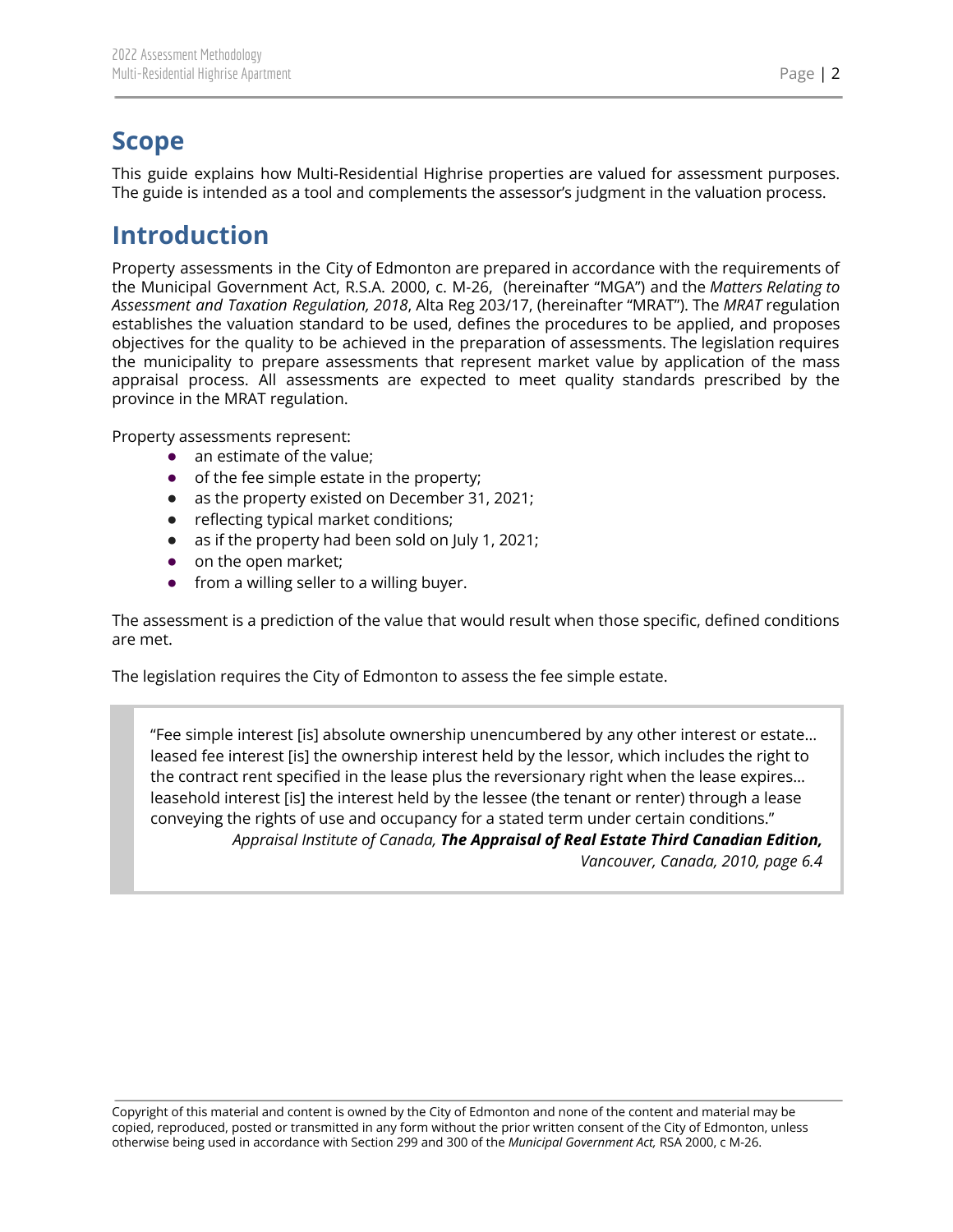## Both *market value* and *property,* along with additional terms are defined in the *MGA* and *MRAT* :

| s.284(1)(r) " $proper$ yroperty" means<br>(i) a parcel of land<br>(ii) an improvement, or<br>(iii) a parcel of land and the improvements to it<br><b>MGA</b> .s.284 $(1)(r)$                                                                                                                    |
|-------------------------------------------------------------------------------------------------------------------------------------------------------------------------------------------------------------------------------------------------------------------------------------------------|
| s.1(k) "regulated property" means<br>(i) land in respect of which the valuation standard is agricultural use value,<br>(ii) designated industrial property, or<br>(iii) machinery and equipment<br><b>MRAT</b> $s.1(k)$                                                                         |
| s.9(1) the <b>valuation standard</b> for the land and improvements is market value unless<br>subsection (2) applies<br><b>MRAT</b> $s.9(1)$                                                                                                                                                     |
| s.1(1)(n) "market value" means the amount that a property, as defined in section 284(1)(r),<br>might be expected to realize if it is sold on the open market by a willing seller to a willing<br>buyer                                                                                          |
| <b>MGA</b> s. $1(1)(n)$                                                                                                                                                                                                                                                                         |
| s.5 An assessment of property based on <b>market value</b><br>(a) must be prepared using mass appraisal,<br>(b) must be an estimate of the value of the fee simple estate in the property, and<br>(c) must reflect typical market conditions for properties similar to that property<br>MRATS.5 |
| s.289(2) Each assessment must reflect<br>(a) the characteristics and physical condition of the property on December 31 of the<br>year prior to the year in which a tax is imposed                                                                                                               |
| <b>MGA</b> s.289(2)(a)                                                                                                                                                                                                                                                                          |
| s.6 Any assessment prepared in accordance with the Act must be an estimate of the value of<br>a property on <b>July 1</b> of the assessment year                                                                                                                                                |
| <b>MRAT</b> s.6                                                                                                                                                                                                                                                                                 |
| s.1(g) "mass appraisal" means the process of preparing assessments for a group of<br>properties using standard methods and common data and allowing for statistical testing<br><b>MRAT</b> s. $1(g)$                                                                                            |
|                                                                                                                                                                                                                                                                                                 |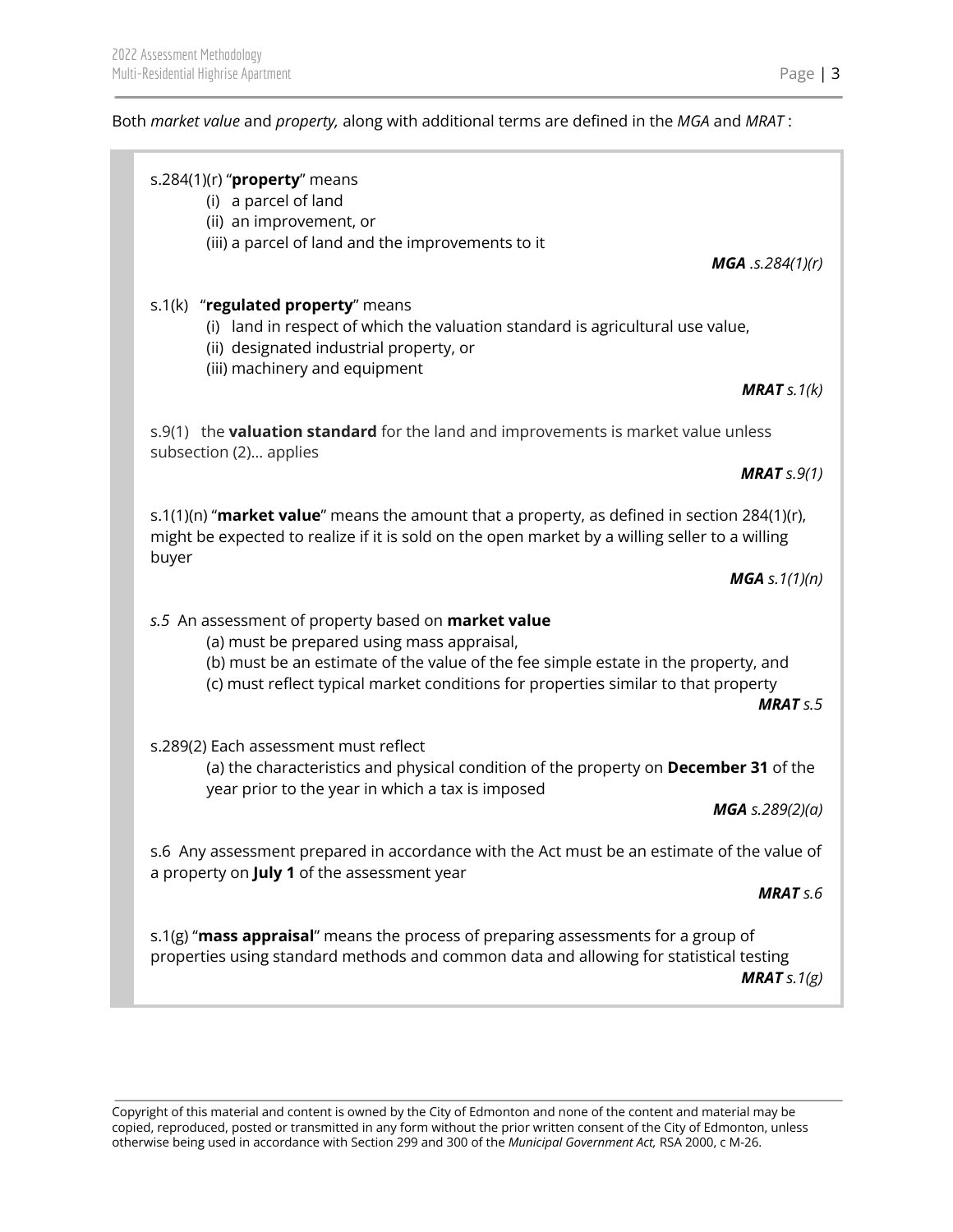# <span id="page-4-0"></span>**Mass Appraisal**

Mass appraisal is the legislated methodology used by the City of Edmonton for valuing individual properties, and involves the following process:

- properties are stratified into groups of comparable properties
- common property characteristics are identified for the properties in each group
- a uniform valuation model is created for each property group

31(c) **"valuation model"** means the representation of the relationship between property characteristics and their value in the real estate marketplace using a mass appraisal process

*MRAT s.31(c)*

The following two quotations indicate how the International Association of Assessing Officers distinguishes between mass appraisal and single-property appraisal:

"... single-property appraisal is the valuation of a particular property as of a given date: mass appraisal is the valuation of many properties as of a given date, using standard procedures and statistical testing."

"Also, mass appraisal requires standardized procedures across many properties. Thus, valuation models developed for mass appraisal purposes must represent supply and demand patterns for groups of properties rather than a single property."

*Property Appraisal and Assessment Administration, pg. 88-89*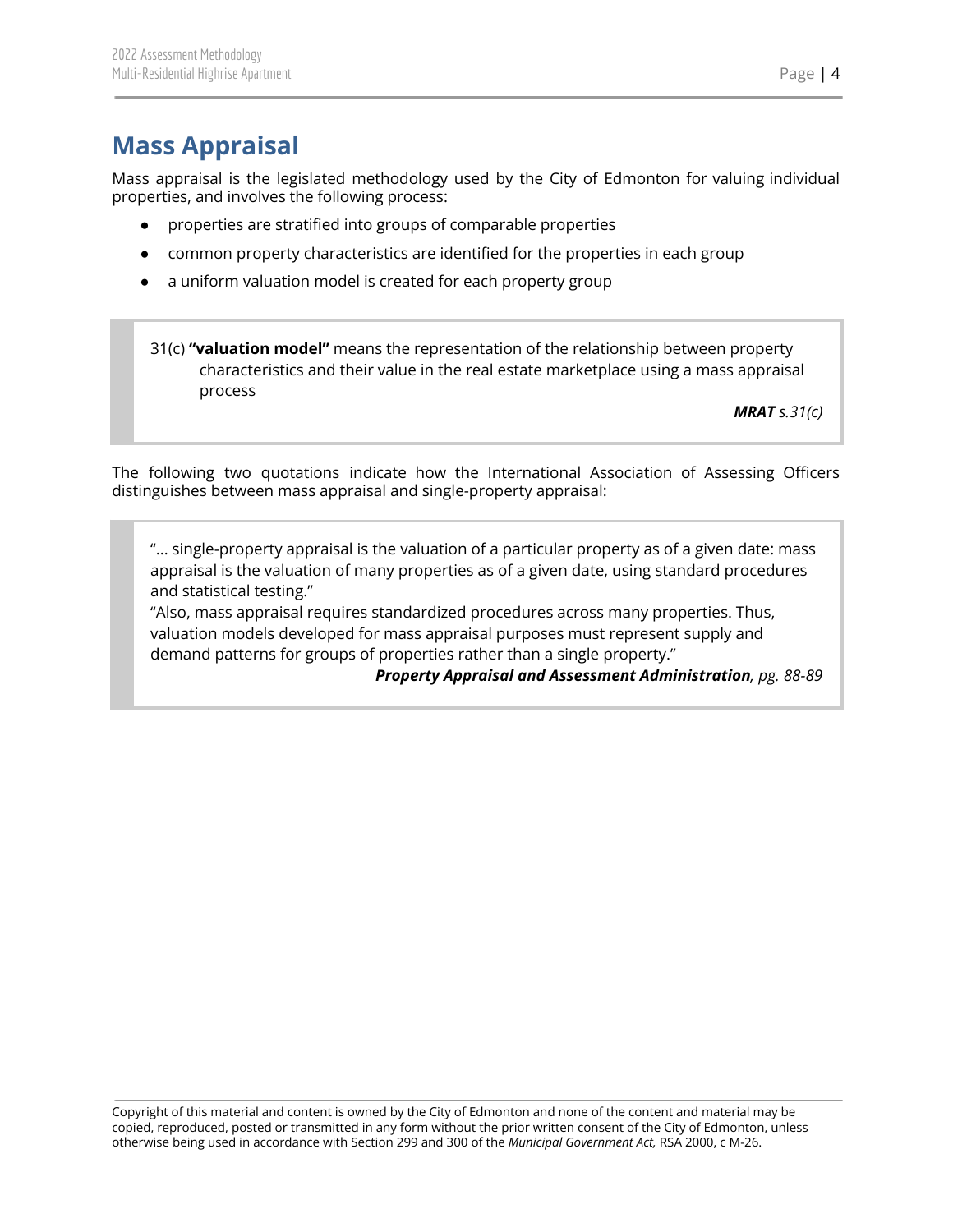For both mass appraisal and single-property appraisal, the process consists of the following stages:

|                                         | <b>Mass Appraisal</b>                                                                                                                 | <b>Single Appraisal</b>                                                                                                                                                    |
|-----------------------------------------|---------------------------------------------------------------------------------------------------------------------------------------|----------------------------------------------------------------------------------------------------------------------------------------------------------------------------|
| <b>Definition and</b><br><b>Purpose</b> | Mass appraisal is used to<br>determine the assessment<br>base for property taxation in<br>accordance with legislative<br>requirements | The client specifies the nature<br>of the value to be estimated,<br>this includes: rights to be<br>valued, effective date of<br>valuation, and any limiting<br>conditions. |
| <b>Data Collection</b>                  | Mass appraisal requires a<br>database of property<br>characteristics and market<br>information.                                       | The extent of data collection is<br>specific to each assignment<br>and depends on the nature of<br>the client's requirements.                                              |
| <b>Market Analysis</b>                  | Mass appraisal is predicated<br>on highest and best use.                                                                              | Market analysis includes the<br>analysis of highest and best<br>use                                                                                                        |
| <b>Valuation Model</b>                  | Valuation procedures are<br>predicated on groups of<br>comparable properties.                                                         | Subject property is the focus<br>of the valuation. The analysis<br>of comparable properties is<br>generally six or less                                                    |
| <b>Validation</b>                       | The testing of acceptable<br>analysis and objective criteria                                                                          | The reliability of the value<br>estimate is more subjective.<br>Acceptability can be judged by<br>the depth of research and<br>analysis of comparable sales                |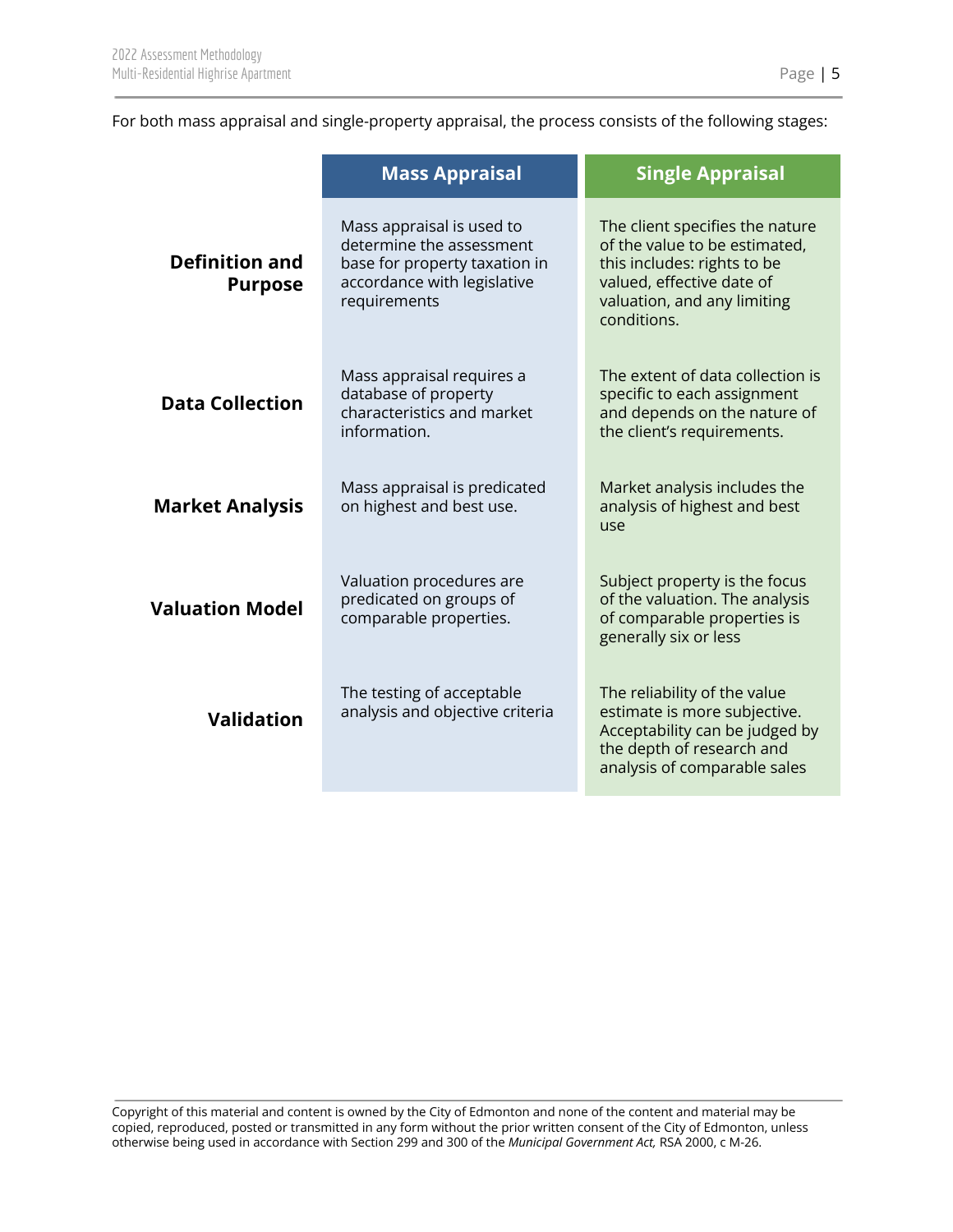<span id="page-6-0"></span>Valuation Model

| s31  | (a) "coefficient" means a number that represents the quantified relationship of each<br>variable to the assessed value of a property when derived through a mass appraisal<br>process |
|------|---------------------------------------------------------------------------------------------------------------------------------------------------------------------------------------|
|      | (b) "factor" means a property characteristic that contributes to a value of a property;                                                                                               |
|      | (d) "variable" means a quantitative or qualitative representation of a property<br>characteristic used in a valuation model                                                           |
|      | <b>MRAT</b> , s.31 (a), (b) and (d)                                                                                                                                                   |
| s.33 | Information prescribed  does not include coefficients                                                                                                                                 |
|      | <b>MRAT</b> , $s.33(3)$                                                                                                                                                               |

| <b>Valuation</b><br><b>Model</b> | variables are identified from property characteristics<br>$\bullet$<br>statistical analysis determines how variables affect market value<br>$\bullet$<br>factors and coefficients are determined<br>$\bullet$<br>the resulting valuation models are applied to property<br>$\bullet$<br>characteristics |
|----------------------------------|---------------------------------------------------------------------------------------------------------------------------------------------------------------------------------------------------------------------------------------------------------------------------------------------------------|
|----------------------------------|---------------------------------------------------------------------------------------------------------------------------------------------------------------------------------------------------------------------------------------------------------------------------------------------------------|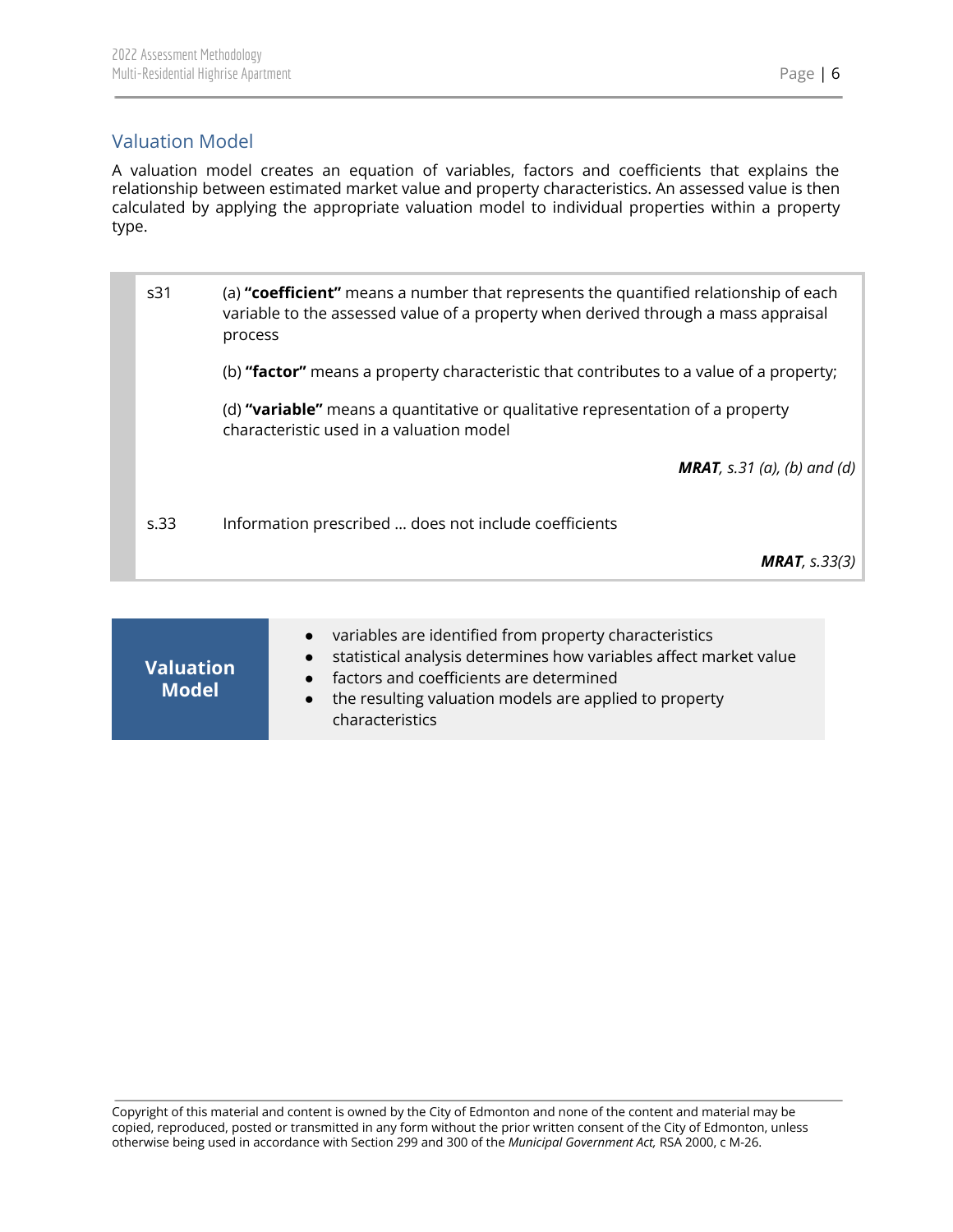# <span id="page-7-0"></span>**Property Groups**

The use of a property determines the property groupings and the valuation model applied.

**use:** the purpose or activities for which a piece of land or its buildings are designed, arranged, developed or intended, or for which it is occupied or maintained.. *Zoning Bylaw No. 12800, 207, s. 6.117*

#### **Multi-Residential**

The Multi-Residential group consists of investment properties with four or more dwelling units, each having one or more rooms accommodating sitting, sleeping, and sanitary facilities. In addition, each dwelling most often has a kitchen. Excluded from this group are those still under construction and dormitories.

### <span id="page-7-1"></span>Subgroup

Some property groups have subgroups based on property characteristics. This guide is for the highrise apartment subgroup.

**Highrise Apartment** is defined as a building that has eight or more storeys above grade and with five or more dwelling units.

## <span id="page-7-2"></span>**Approaches to Value**

The approaches to determine market value are the direct comparison, income, and cost approaches.

| <b>Direct</b><br><b>Comparison</b><br><b>Approach</b> | Typical market value (or some other characteristic) is determined by<br>referencing comparable sales and other market data. It is often used<br>when sufficient sales or market data is available. It may also be referred<br>to as the Sales Comparison Approach.                                                 |
|-------------------------------------------------------|--------------------------------------------------------------------------------------------------------------------------------------------------------------------------------------------------------------------------------------------------------------------------------------------------------------------|
| <b>Income</b><br><b>Approach</b>                      | This approach considers the typical actions of renters, buyers and sellers<br>when purchasing income-producing properties. This approach estimates<br>the typical market value of a property by determining the present value<br>of the projected income stream. Often used to value rental or leased<br>property. |
| Cost<br><b>Approach</b>                               | Typical market value is calculated by adding the depreciated replacement<br>cost of the improvements to the estimated value of land. It is often used<br>for properties under construction or when there is limited market data<br>available.                                                                      |

## <span id="page-7-3"></span>Income Approach (Multi-Residential)

For this property type, the assessment is determined using the income approach. The income approach best reflects the typical actions of buyers and sellers when purchasing income‐producing

Copyright of this material and content is owned by the City of Edmonton and none of the content and material may be copied, reproduced, posted or transmitted in any form without the prior written consent of the City of Edmonton, unless otherwise being used in accordance with Section 299 and 300 of the *Municipal Government Act,* RSA 2000, c M-26.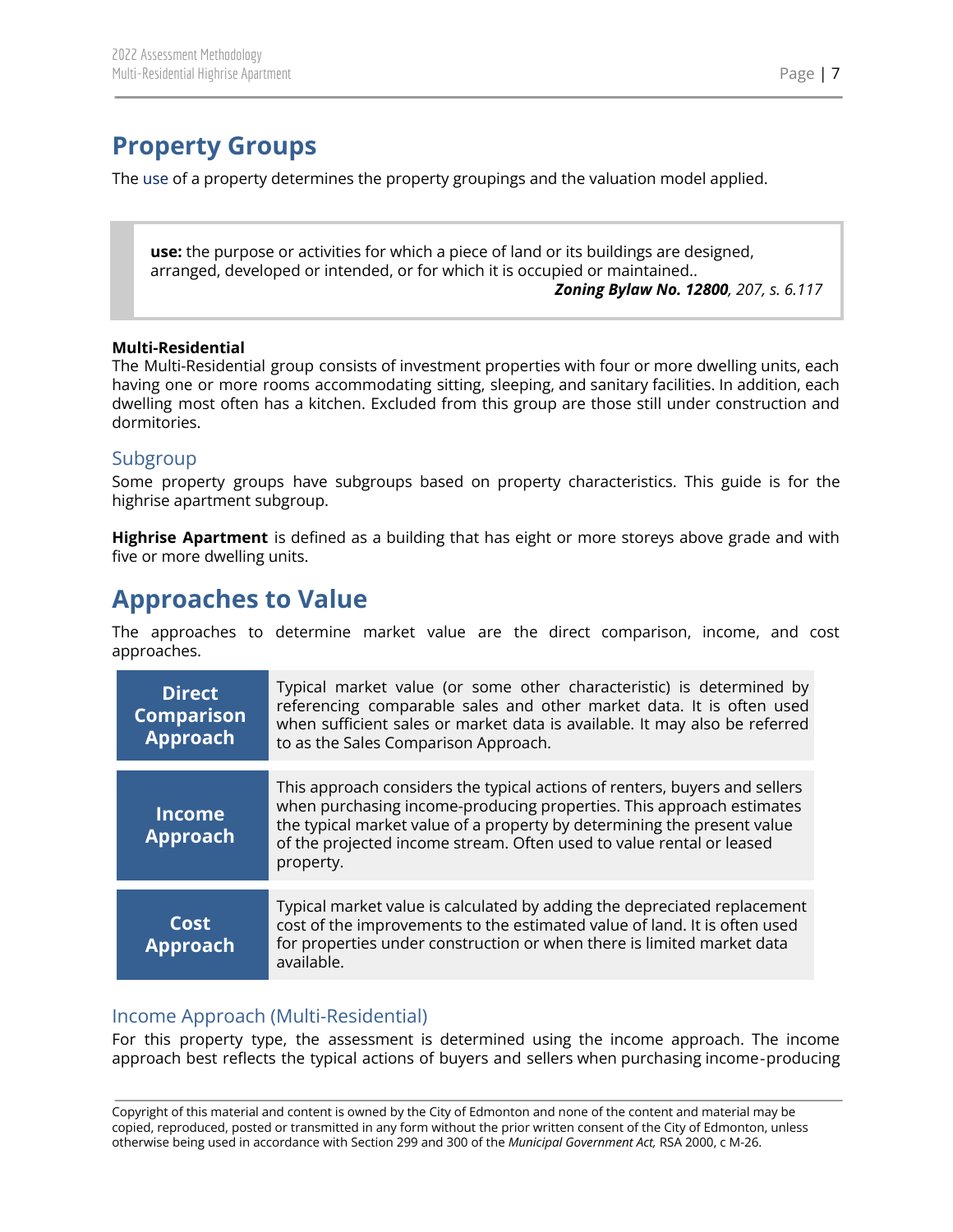properties. The City of Edmonton requests financial information from owners during the annual Request for Information (RFI) process.

Annually, property owners are required to provide the following via the RFI process:

- A completed Multi-Residential Tenant Roll form including information about the property's profile. This includes occupancy type (owner, tenant, vacant), suite type, suite location, suite size, actual rent, market rent, inclusion of furnishing, and whether rents are subsidized.
- Year-end financial statements including the Income Statement, a Schedule of Income and Expenses, and notes.
- A completed parking roll form including parking type, the number of stalls, and rate per stall.
- Yearly Expenses for owner occupied properties including power, water & sewer, gas, waste removal, insurance and structural repairs.

Two models are created to work in tandem. One calculates a Potential Gross Income (PGI) using rental information and the second calculates a Gross Income Multiplier (GIM) using sale information and the PGI model. For the 2022 potential gross income model, tenant roll information from April 1, 2021 to July 1, 2021 was analyzed.

For 2022, the current RFI includes a request for information reflecting the impact of COVID-19 from property owners. The City analyzed information provided by property owners in response to the RFI, including information reflecting the impact of COVID-19.

Sales information is received from the Land Titles Office. Sales are validated. Validation may include site inspections, interviews with involved parties, a review of land title documents, corporate searches, third party information, and sales validation questionnaires. The resulting validated sales are used to develop gross income multipliers to use in the income approach. *Sale price reflects the condition of a property on the sale date and may not be equal to the assessed value*.

For the 2022 valuation of highrise apartment property, sales occurring from July 1, 2018 to June 30, 2021 were used. Time adjustments are applied to sale prices to account for any market fluctuations occurring between the sale date and the legislated valuation date.

#### <span id="page-8-0"></span>**Income Approach Definitions**

To provide a clear understanding of the terms used in the income approach, the following definitions are supplied:

**Typical market rent** is the rent currently prevailing in the market for properties comparable to the subject property (otherwise known as current economic rent). Current economic or market rents are used to form the basis of the valuation as opposed to actual rents, because in many cases actual rents reflect historical revenues derived from leases negotiated before the valuation date. In determining potential gross income, the assessor is not bound by the contractual rent between the landlord and tenant, but must determine rental income on the basis of what is typically paid in the market at the time of valuation.

**Potential gross income (PGI)** is the total current market rent for all suite types that would be collected if the property were fully occupied at the date of valuation. Rent roll and income data from property owners is analyzed to develop the typical PGI valuation model.

#### *For highrise, potential gross income is derived by adding the typical market rent of all units and typical parking and laundry income.*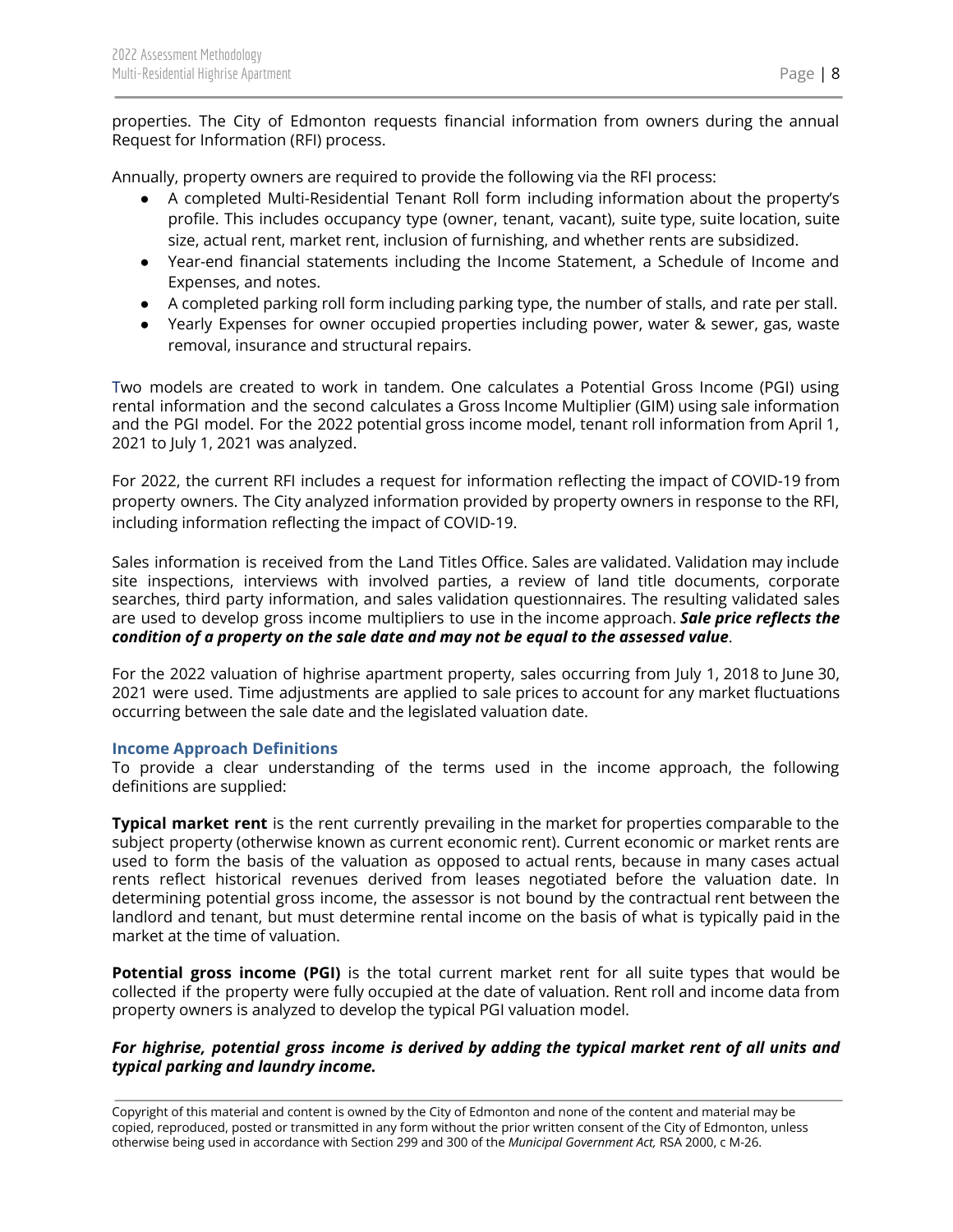

**Vacancy and Collection Loss Allowance** is a deduction from the potential gross income for typical vacancy and collection losses, assuming current market conditions and typical management. Vacancy losses are best described as an allowance for vacant space. Collection losses are considered unpaid rents that the landlord is unlikely to recover.

**Tenant inducements** are incentives, such as free or discounted rent, cable, internet, or utilities, that are provided by landlords either to attract new tenants or retain existing tenants.

These allowances are usually expressed as a percentage of potential gross income. They are determined for each market area by analyzing reported vacancies, collection losses and tenant inducements from the owner's annual financial statements. These three deductions are presented in the chart below.

| <b>Market</b><br><b>Area</b> | Vacancy | <b>Collection</b><br><b>Loss</b> | <b>Tenant</b><br><b>Inducements</b> |
|------------------------------|---------|----------------------------------|-------------------------------------|
| 1Β                           | 5.00%   | 1.00%                            | 4.50%                               |
| 1С                           | 5.00%   | 1.00%                            | 4.50%                               |
| 3                            | 4.75%   | 1.00%                            | 6.50%                               |
| All other                    | 5.25%   | 1.00%                            | 7.50%                               |

**Effective gross income (EGI)** is the anticipated income from rent, parking and laundry of real property adjusted for vacancy, collection loss and tenant inducement.

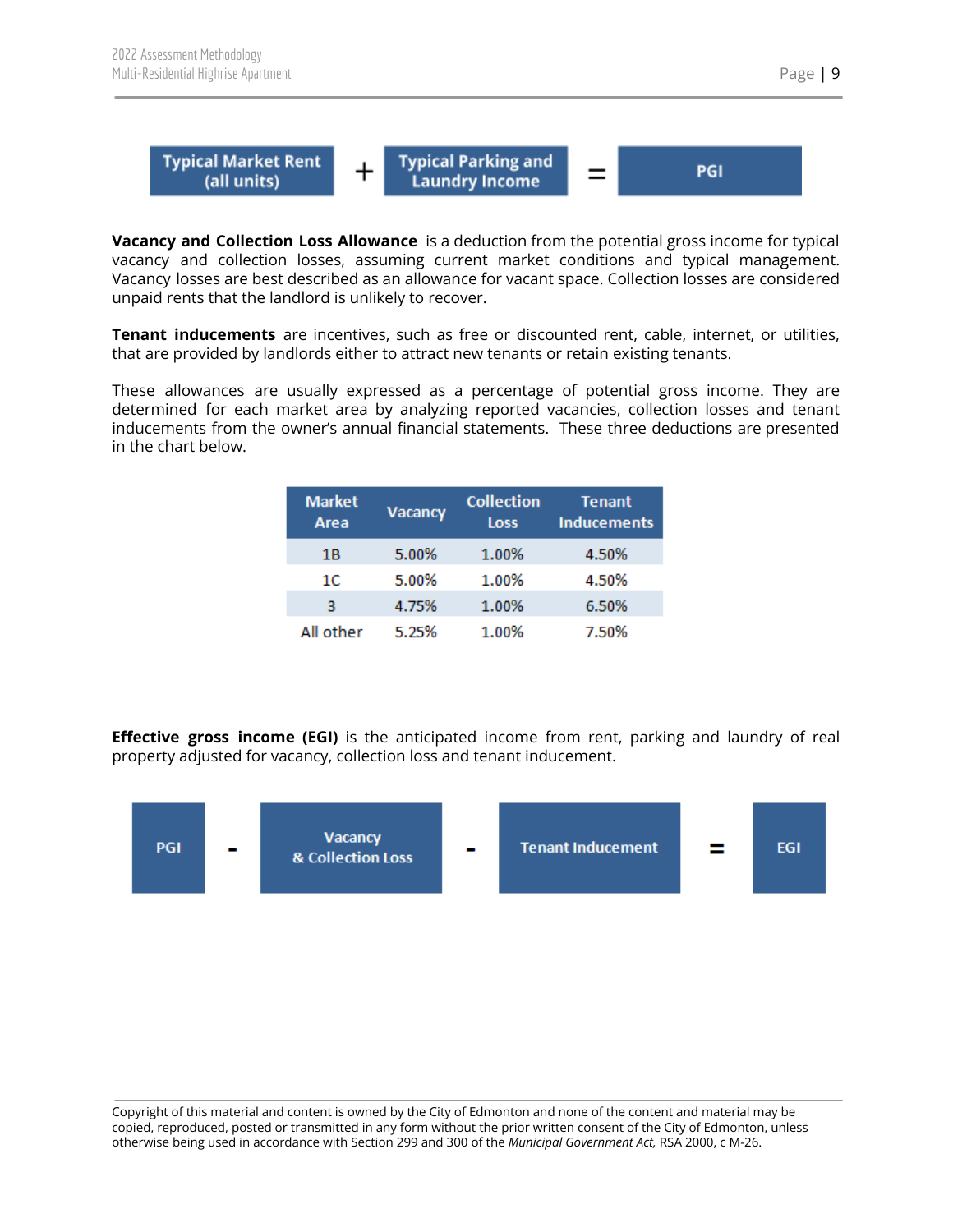**Gross income multiplier (GIM)** expresses the relationship between property value and PGI. It is derived from the market analysis of sales.



Theoretically, a GIM is a product of the factors that determine how much an investor will pay now for future income. An investor will consider the degree of risk involved; the estimated/potential income stream; the expected time the investment will be profitable; and the percentage attributable to operating expenses. These factors are directly related to the type, location, condition, and other attributes of the property.

The results of the two valuation models [PGI and GIM] are combined to determine value.



The two models are applied in tandem to the entire highrise property group to calculate an assessed value for each property.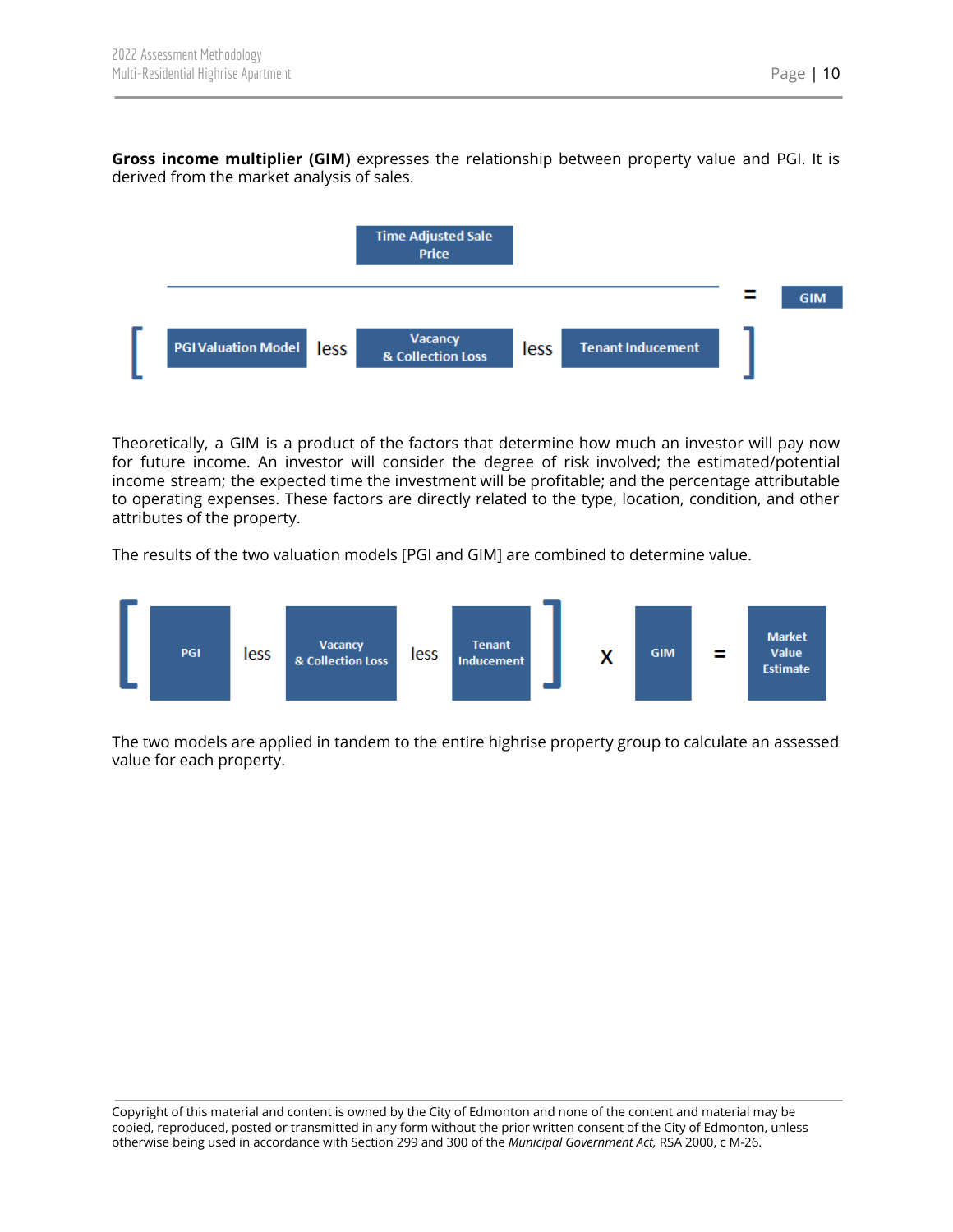## <span id="page-11-0"></span>**Sample Assessment Detail Report**

## 2022 Property Assessment Detail Report

**Assessment and Taxation** 

#### Account 999999

| <b>Report Date</b>         | November 22, 2021                            |
|----------------------------|----------------------------------------------|
| 2022 Assessed Value        | \$1.031,000                                  |
| Date of Issue              | January 14, 2022                             |
| <b>Property Address</b>    | 1001 SAMPLE AVENUE                           |
| <b>Legal Description</b>   | Plan: 00000 Block: 00 Lot: 00                |
| Zoning                     | RF5 - Row Housing District                   |
| <b>Effective Zoning</b>    | RF5 - Row Housing District                   |
| <b>Neighbourhood</b>       |                                              |
| <b>Lot Size</b>            | 1604.28                                      |
| <b>Actual Build Year</b>   | 1984                                         |
| <b>Assessment Class</b>    | <b>OTHER RESIDENTIAL</b>                     |
| <b>Property Use</b>        | 100% Row house                               |
| <b>Taxable Status</b>      | January 1 - December 31, 2022: FULLY TAXABLE |
| <b>Unit of Measurement</b> | METRIC (metres, square metres)               |

# **Edmonton**

page 1 of 2

#### Factors Used to Calculate Your 2022 Assessed Value

|                                |                    | <b>MARKET VALUE APPROACH</b> | <b>INCOME</b> |
|--------------------------------|--------------------|------------------------------|---------------|
| <b>VARIABLE</b>                | <b>FACTOR</b>      | <b>TYPE</b>                  |               |
| <b>Building type</b>           | <b>ROW HOUSING</b> | Account                      |               |
| Market area                    | X                  | Site                         |               |
| Effective year built           | 1984               | Account                      |               |
| Number of storeys              | $\overline{2}$     | Account                      |               |
| Condition                      | <b>AVERAGE</b>     | Account                      |               |
| <b>Balconies</b>               | <b>PRESENT</b>     | Account                      |               |
| Elevator                       | <b>ABSENT</b>      | Account                      |               |
| Commercial component           | <b>ABSENT</b>      | Account                      |               |
| Number of three-bedroom suites | 6                  | Account                      |               |
| Total number of suites         | 6                  | Account                      |               |
| Residential gross area         | 843                | Account                      |               |

Legal: This information is collected for property assessment purposes only. While the City of Edmonton provides this information in good faith, it does not warrant, covenant, or guarantee the completeness<br>and accuracy of t

#### Visit myproperty.edmonton.ca · email assessment@edmonton.ca · call 311 (780-442-5311)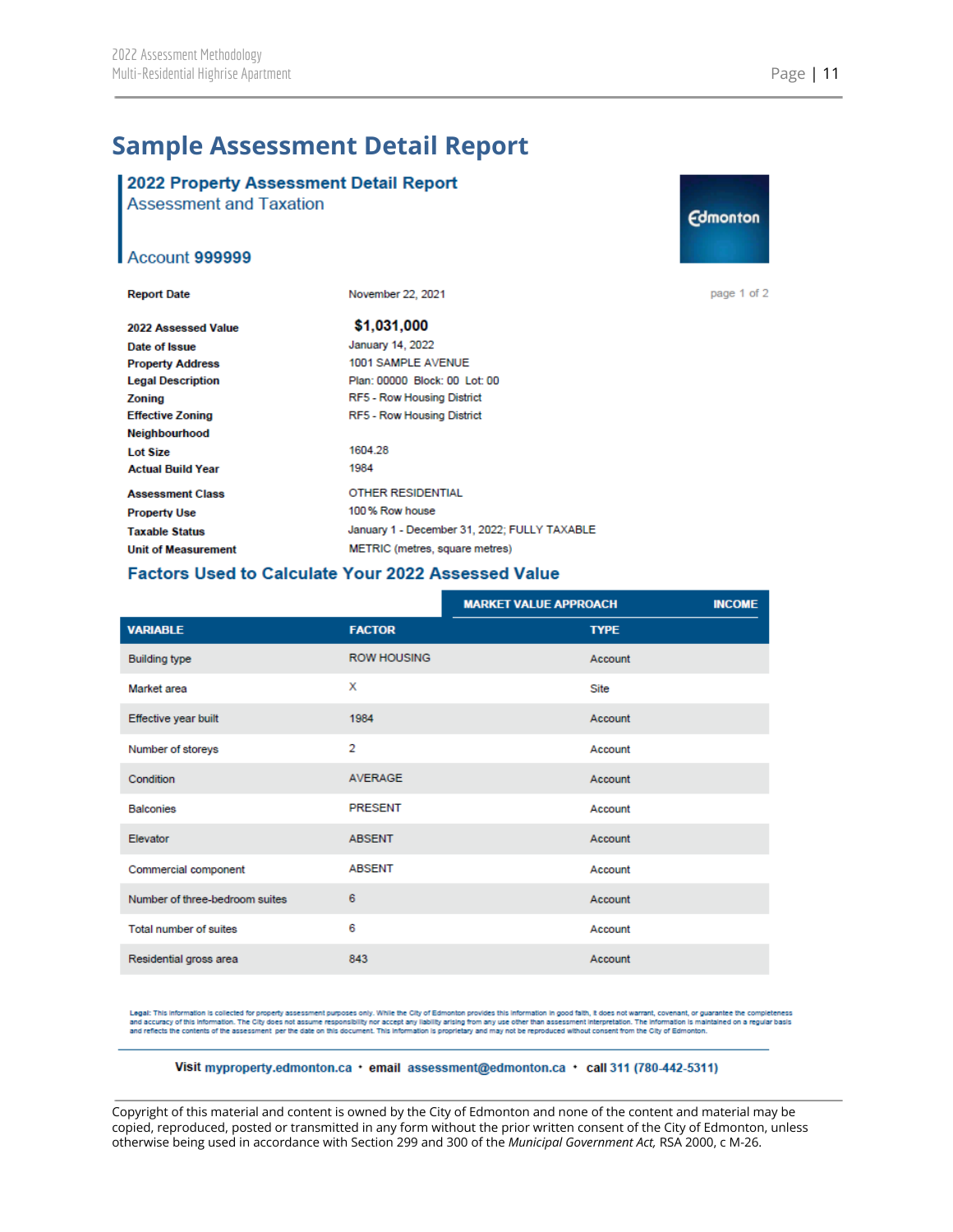#### 2022 Property Assessment Detail Report **Assessment and Taxation**

### Account 999999

page 2 of 2

**Edmonton** 

|                                               |               | <b>MARKET VALUE APPROACH</b> |             | <b>INCOME</b> |
|-----------------------------------------------|---------------|------------------------------|-------------|---------------|
| <b>VARIABLE</b>                               | <b>FACTOR</b> |                              | <b>TYPE</b> |               |
| Average suite size                            | 140           |                              | Account     |               |
| Potential gross income (PGI)                  |               | 100,367                      | Account     |               |
| Vacancy and collection loss allowance         | 0.0525        | $-5,269$                     | Account     |               |
| Tenant inducement allowance                   | 0.0525        | $-5,269$                     | Account     |               |
| Effective gross income (EGI)                  |               | 89,828                       | Account     |               |
| Gross income multiplier (GIM)                 | 11.48         |                              | Account     |               |
| Multi-residential assessed value              |               | 1,031,000                    | Account     |               |
| Multi-residential assessed value per<br>suite | 171833        |                              | Account     |               |

Legal: This information is collected for property assessment purposes only. While the City of Edmonton provides this information in good faith, it does not warrant, covenant, or guarantee the completeness<br>and accuracy of t and reflects the contents of the assessment per the date on this document. This information is proprietary and may not be reproduced without consent from the City of Edmonton.

#### Visit myproperty.edmonton.ca · email assessment@edmonton.ca · call 311 (780-442-5311)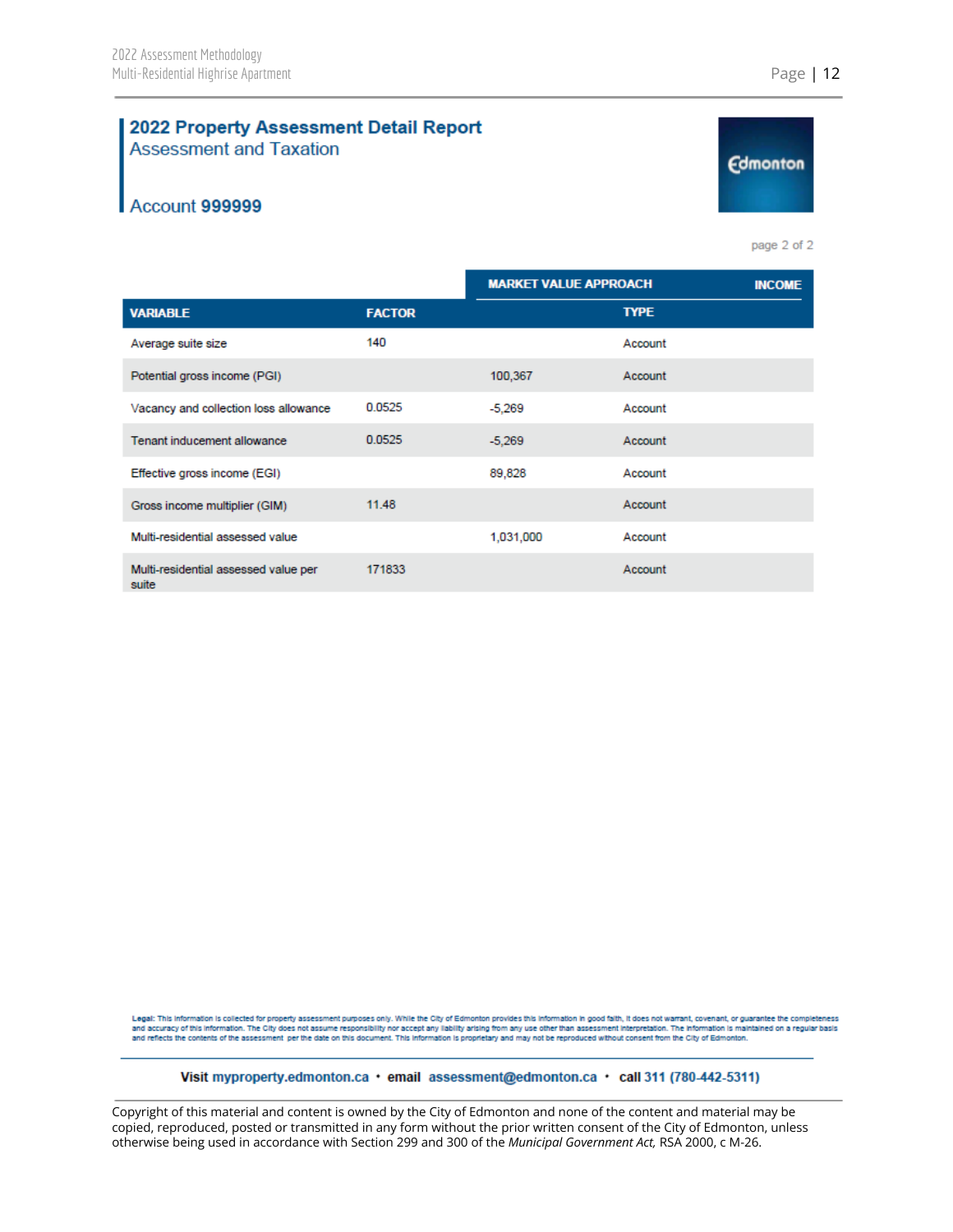# <span id="page-13-0"></span>**Variables**

Not all variables affect market value. Below is the list of variables that affect the assessment value for 2022.

| <b>Potential Gross Income</b> |                                                   | <b>Gross Income Multiplier</b> |
|-------------------------------|---------------------------------------------------|--------------------------------|
| Average Suite Size            | Laundry                                           | <b>Building Type</b>           |
| <b>Balconies</b>              | Market Area                                       | <b>Effective Year Built</b>    |
| <b>Building Type</b>          | Parking                                           | <b>Market Area</b>             |
| Condition                     | Number of Suites with River<br><b>Valley View</b> |                                |
| <b>Effective Year Built</b>   | Suite Mix                                         |                                |

**Average suite size:** The total residential gross building area (square metres) divided by the number of suites in the building. Residential gross building area is the total floor area of a building, including below‐grade space but excluding unenclosed areas, measured from the exterior of the walls. All enclosed floors of the building including basements, mechanical equipment floors, penthouses, and the like are included in the measurement. Parking spaces and parking garages are excluded.

**Balconies:** The presence of a private exterior space allocated to an individual suite.

**Building type:** Multi-Residential properties are classified into the following building types: lowrise, highrise, row house, and fourplex. Building type will impact both PGI and GIM, but the effect of building type may differ in its influence on GIM versus PGI.

- A lowrise apartment is defined as a building that has one to seven storeys above grade with five or more self-contained suites.
- A highrise apartment is defined as a building that has eight or more storeys above grade with five or more self-contained suites.
- A row house is defined as one of a series of dwellings, often of similar or identical design, typically situated side by side (but can be other combinations such as over-under and back to back), possessing its own outside entrance, and joined by common walls. The complex must have at least five units.
- A fourplex is comprised of four self-contained suites each of which are located at or near ground level.
- A stacked fourplex is defined as a building with four self-contained suites in which at least one unit is located underneath another. The construction and design of this building type is intended to include four self-contained suites. The quality and size of suites in the lower level will typically be similar to the ones on the upper floor.

**Condition**: The condition of a building is rated using the following categories, generally described as:

#### **Poor:**

- borderline derelict;
- far below average maintenance;

Copyright of this material and content is owned by the City of Edmonton and none of the content and material may be copied, reproduced, posted or transmitted in any form without the prior written consent of the City of Edmonton, unless otherwise being used in accordance with Section 299 and 300 of the *Municipal Government Act,* RSA 2000, c M-26.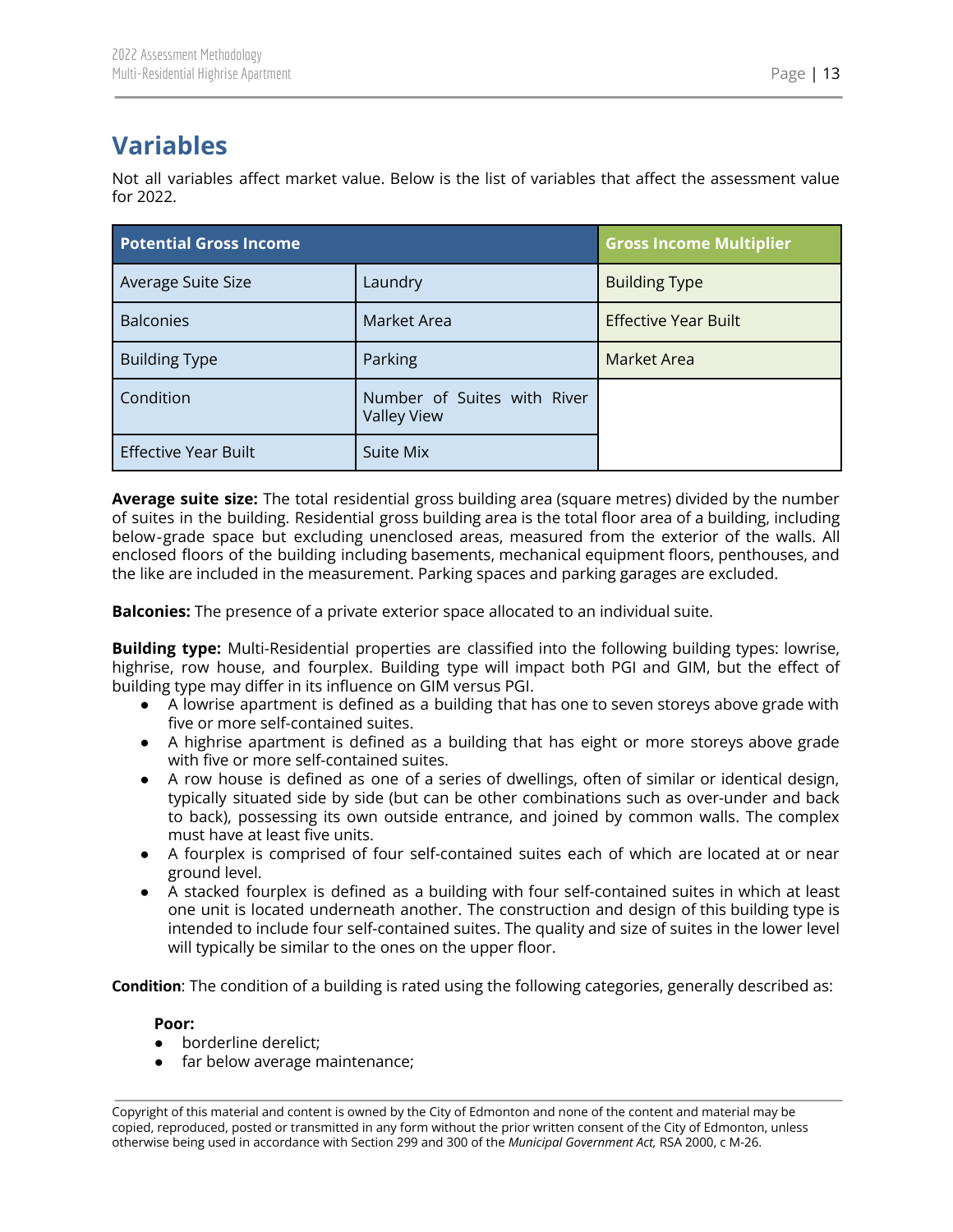● many items need immediate repair.

#### **Fair:**

- below average maintenance;
- deferred maintenance requiring rehabilitation, replacement, or major repairs;
- reduced utility with signs of structural decay.

#### **Average:**

- average maintenance;
- minor repairs or rehabilitation of some components required;
- within established norm for the era.

#### **Good:**

- well maintained with high desirability;
- may have slight evidence of deterioration in minor components;
- often components are new or as good as new;
- high utility, and superior condition.

#### *Unless otherwise noted, properties in this inventory are in average condition for their age.*

**Effective year built** is the chronological age of a property adjusted to reflect an addition or significant renovation that extends the improvement's remaining economic life. Effective age is the current assessment year minus the effective year. Effective year built will impact both PGI and GIM, but the effect of effective year built may differ in its influence on GIM versus PGI. The components that when replaced or extensively renovated affect the remaining economic life of a property include:

- Roof
- Windows & doors
- Exterior siding & balconies
- Walls (insulation, vapor barrier, etc.)
- Structural (studs or concrete)
- Foundation
- Electrical
- Plumbing
- HVAC/Mechanical (boilers, hot water tanks, AC, etc.)
- Kitchen cabinets, countertops, sink
- Other kitchen components (backsplash, faucets)
- Bathroom cabinets, countertops, sink
- Other bathroom components (toilet, bathtubs, shower stalls, backsplash, shower tiles, faucets)
- In-suite flooring, walls, doors, ceiling
- Common area flooring, walls, doors, ceilings

**Elevator:** The presence of a platform or compartment housed in a vertical shaft to transport people or freight.

**Market area:** A geographic area, typically encompassing a group of neighbourhoods, within which the properties are more or less equally subject to a set of one or more economic forces that largely determine the value of the properties in question. The purpose of a market area is for market

Copyright of this material and content is owned by the City of Edmonton and none of the content and material may be copied, reproduced, posted or transmitted in any form without the prior written consent of the City of Edmonton, unless otherwise being used in accordance with Section 299 and 300 of the *Municipal Government Act,* RSA 2000, c M-26.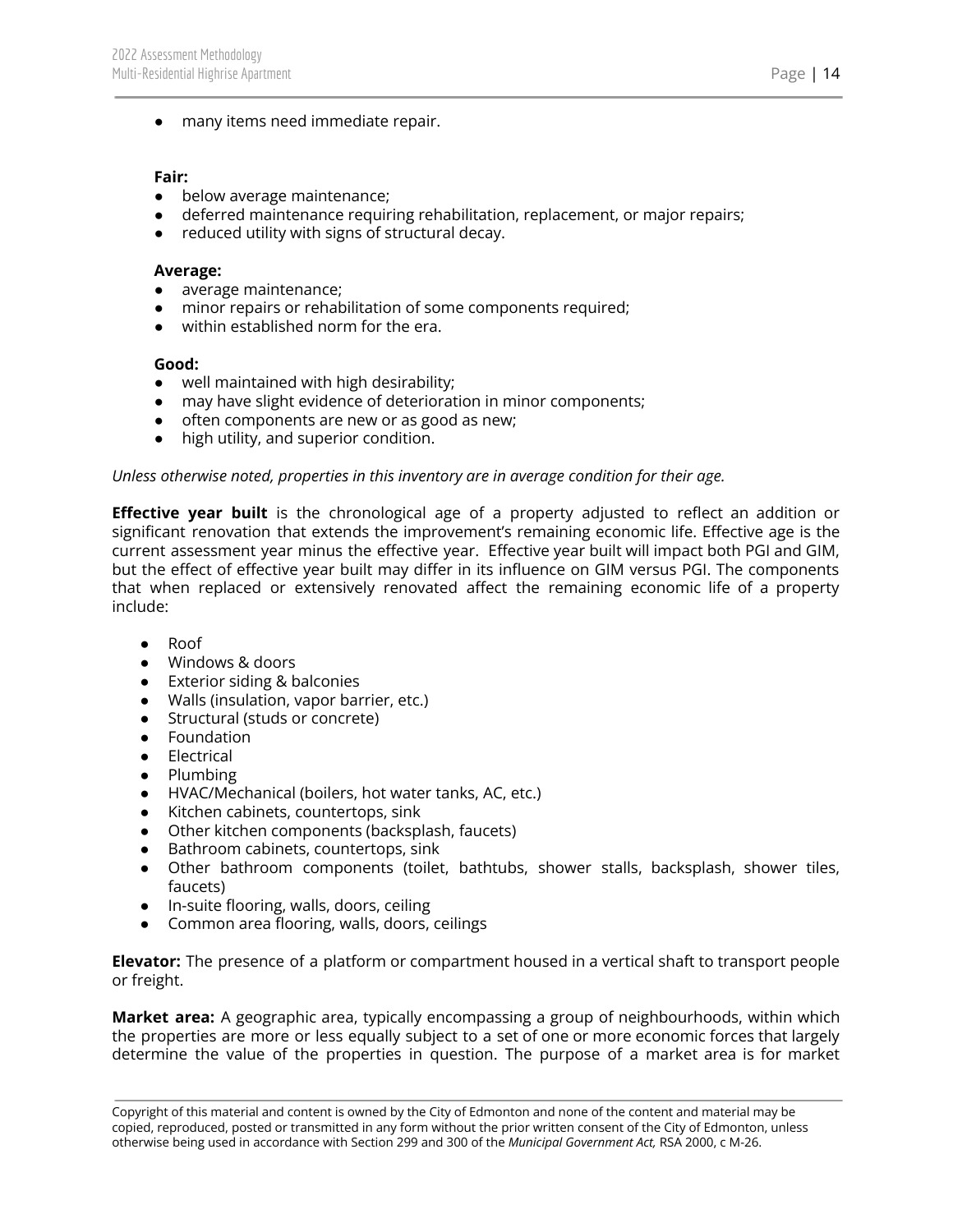analysis. These borders are similar to those defined by the CMHC (Canada Mortgage and Housing Corporation) zones. Market area will impact both PGI and GIM, but the effect of market area may differ in its influence on GIM versus PGI. Please refer to the 2022 Multi-Residential Market Areas map within this methodology guide.

**Parking and laundry income** are added to the model-predicted PGI. The typical parking and laundry rates were established through an analysis of market survey rent returns and financial statements from property owners. Laundry income is assessed at the typical value of \$12 per suite per month for buildings with an effective age of 1999 or earlier, and \$0 per suite per month for buildings with an effective age of 2000 or newer. This reflects the fact that in-suite laundry is typical in highrise apartments newer than 2000.

Below is a breakdown of the rates per parking stall per month. The rates were applied to the actual number of covered and heated/underground parking stalls.

#### **Parking:**

- **Uncovered:** Parking located on ground level or higher that is not covered or has no protection from outside elements.
- **Covered:** Parking located on ground level or higher that is covered and provides some protection from outside elements, but is not fully enclosed and not heated.
- **Heated** / **Underground:** Fully enclosed parking in an above ground or underground structure that provides much more protection than covered parking. Though typically heated, these parkades protect against the elements to such a degree that even when unheated they provide more warmth than parking outside.

| <b>Uncovered</b>                                                           |                      | Covered                                                                    |                      |                                                                           |
|----------------------------------------------------------------------------|----------------------|----------------------------------------------------------------------------|----------------------|---------------------------------------------------------------------------|
| <b>Market Area</b>                                                         | $\mathsf{Rent}$ (\$) | <b>Market Area</b>                                                         | $\mathsf{Rent}$ (\$) | <b>Market Area</b>                                                        |
| 1A, 2, 4, 5, 5A, 6, 7, 7A,<br>8, 8A, 9, 10, 10A, 11A,<br>11B, 11C, 12, 12A | \$35                 | 1A, 2, 4, 5, 5A, 6, 7, 7A,<br>8, 8A, 9, 10, 10A, 11A,<br>11B, 11C, 12, 12A | \$35                 | 1A, 2, 4, 5, 5A, 6, 7, 7A<br>8, 8A, 9, 10, 10A, 11A,<br>11B, 11C, 12, 12A |
| 1B, 1C                                                                     | \$50                 | 1B, 1C                                                                     | \$50                 | 1B, 1C                                                                    |
| 1B, 1C (after 2015)                                                        | \$50                 | 1B, 1C (after 2015)                                                        | \$50                 | 1B, 1C (after 2015)                                                       |
|                                                                            | \$50                 |                                                                            | \$50                 | 3                                                                         |

#### **Number of suites with river valley view:** The number of units having a view of the river valley.

**Suite mix**: The combination and number of bachelor/studio suites (BACH), 1 bedroom (1BDRM), 1 bedroom with den (1BDRMWD), 2 bedroom (2BDRM), 2 bedroom with den (2BDRMWD), 3 bedroom (3BDRM), 3 bedroom with den (3BDRMWD) and 4 bedroom (4BDRM). Bachelor/studio suites are those that lack the separating walls found in 1 bedroom suites and up; and a den is similar to another bedroom yet lacks a closet or window or solid door. A penthouse is typically located on the top floor, more luxurious, and larger than other units within the building. Note, some rents used in the preparation of the PGI model did not indicate a suite type in the tenant roll. In documents provided in response to requests for information made pursuant to section 299 of the MGA, these rents are listed under "suite type" as 'unspecified.'

Copyright of this material and content is owned by the City of Edmonton and none of the content and material may be copied, reproduced, posted or transmitted in any form without the prior written consent of the City of Edmonton, unless otherwise being used in accordance with Section 299 and 300 of the *Municipal Government Act,* RSA 2000, c M-26.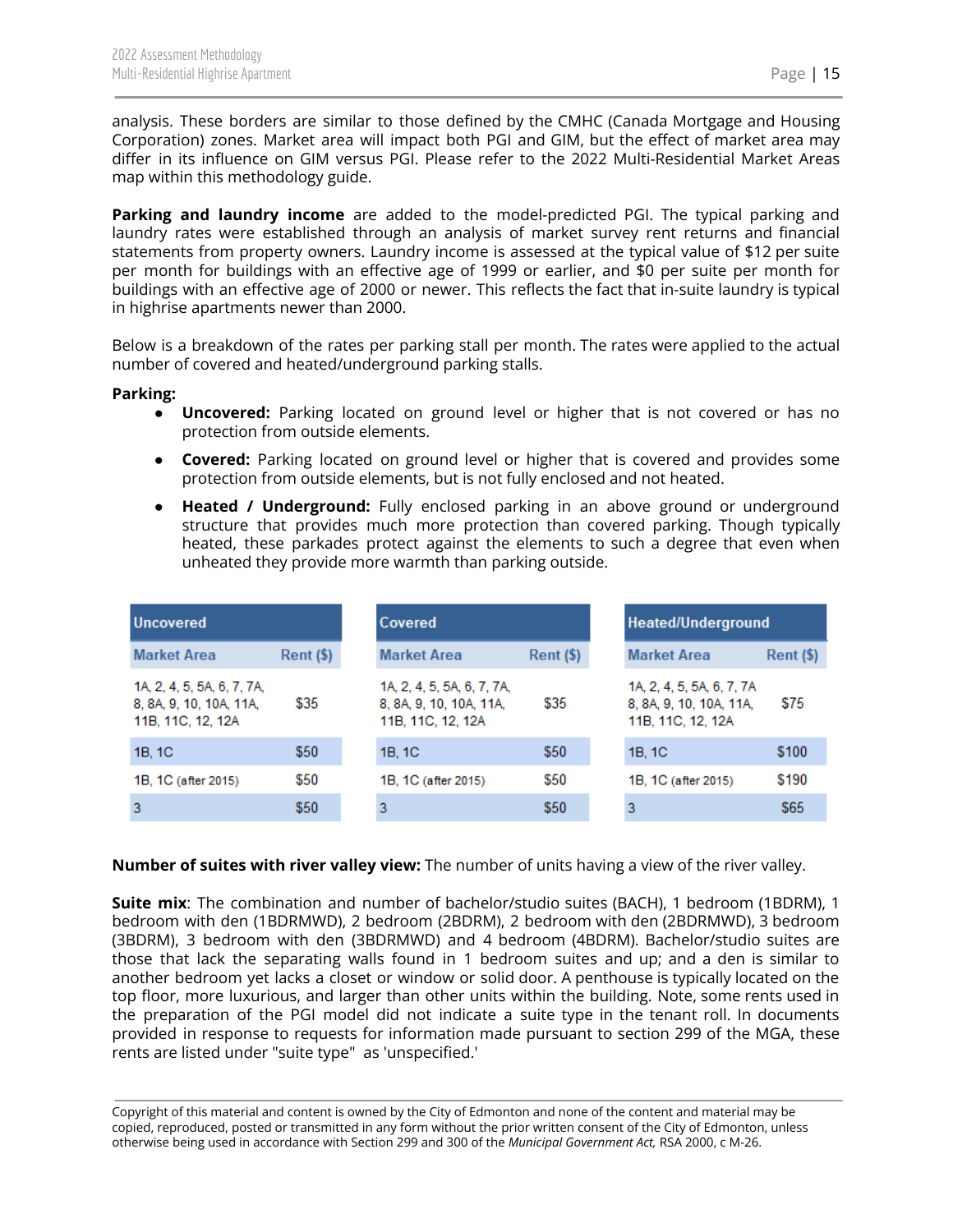## <span id="page-16-0"></span>**Other Value Adjustments**

Adjustments can be made when additional information becomes available to produce a more accurate assessment.

# <span id="page-16-1"></span>**Other Definitions**

**Actual year built:** is the year the property was constructed also known as the chronological age of a property.

**Actual zoning:** is set by the Edmonton Zoning Bylaw No. 12800 and regulates the use and development of a parcel. Edmonton Zoning Bylaw No.12800 is available online at Edmonton.ca.

**Commercial component:** Any commercial space type within a multi-residential property that is assessed using a commercial model. For more information on commercial valuation details, please reference the Retail and Retail Plaza Methodology Guide.

**Derelict Property:** An improvement may constitute a derelict property where the improvement is unfit for occupancy and demonstrates severe deterioration to its physical condition. Derelict properties will generally have exterior doors and windows boarded up, and will often be uninhabitable on the basis of an order from Alberta Health Services, a Safety Codes Officer, or the City of Edmonton Sustainable Development Department, Community Standards Branch, or Fire Rescue Service. They often require extensive rehabilitation to the improvements or site to return them to a useful state, or simply need to be redeveloped.

**Land Use Code** defines the use of a property. The amount of a property subject to any specific Land Use will be expressed as a percentage (%). Land Use Codes may be used for administrative reasons and are not used in the valuation of the multi-residential highrise Inventory.

**Lot size** is the area of a specific parcel determined through a Geographic Information System (GIS) and Alberta Land Titles.

**Number of storeys:** This refers to the number of floors constructed above grade.

**Type** specifies whether the variable applies to the account, unit, site, or building.

- 1. Account An adjustment that is applied to the property on the account. The property on the account includes the parcel of land and the improvements.
- 2. Unit An adjustment that is applied to a condominium unit.
- 3. Site An adjustment that is applied to the land.
- 4. Building An adjustment that is applied to the building.

**Unit of comparison:** A property as a whole, or some measure of the size of the property (for example, number of suites, number of rooms, or gross building area) used to determine a price per unit.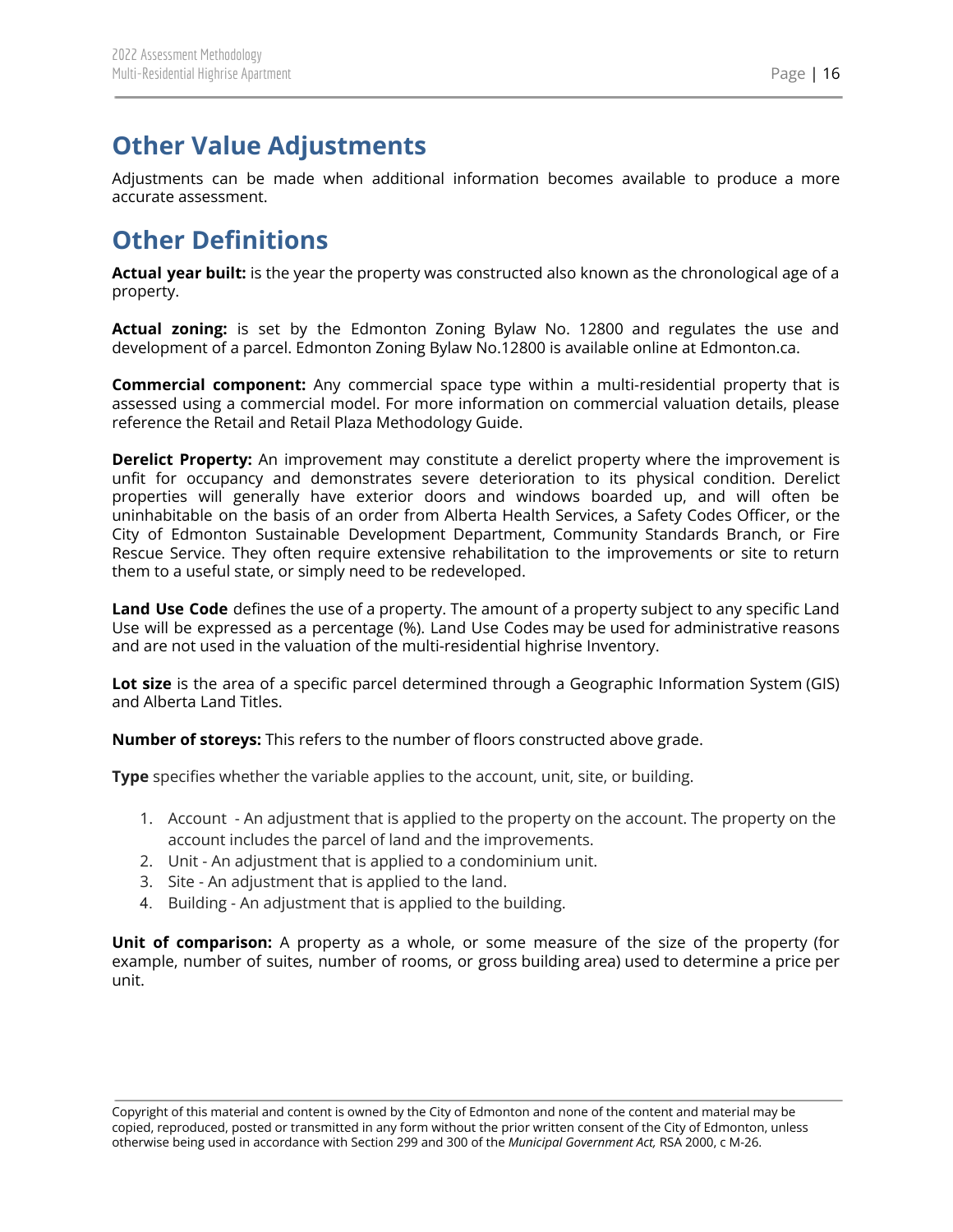## <span id="page-17-0"></span>**References**

- Appraisal Institute of Canada (2010). *The Appraisal of Real Estate Third Canadian Edition.* Vancouver, Canada.
- City of Edmonton. (2017). *Zoning Bylaw No. 12800.* Retrieved from City of Edmonton: http://webdocs.edmonton.ca/InfraPlan/zoningbylaw/bylaw\_12800.htm
- Eckert, J., Gloudemans, R., & Almy, R. (1990). *Property Appraisal and Assessment Administration.* Chicago, Illinois: International Association of Assessing Officers.
- Province of Alberta. *Matters Relating to Assessment and Taxation Regulation, 2018.* Edmonton, AB: Queen's Printer.

Province of Alberta. *Municipal Government Act.* Edmonton, AB: Queen's Printer.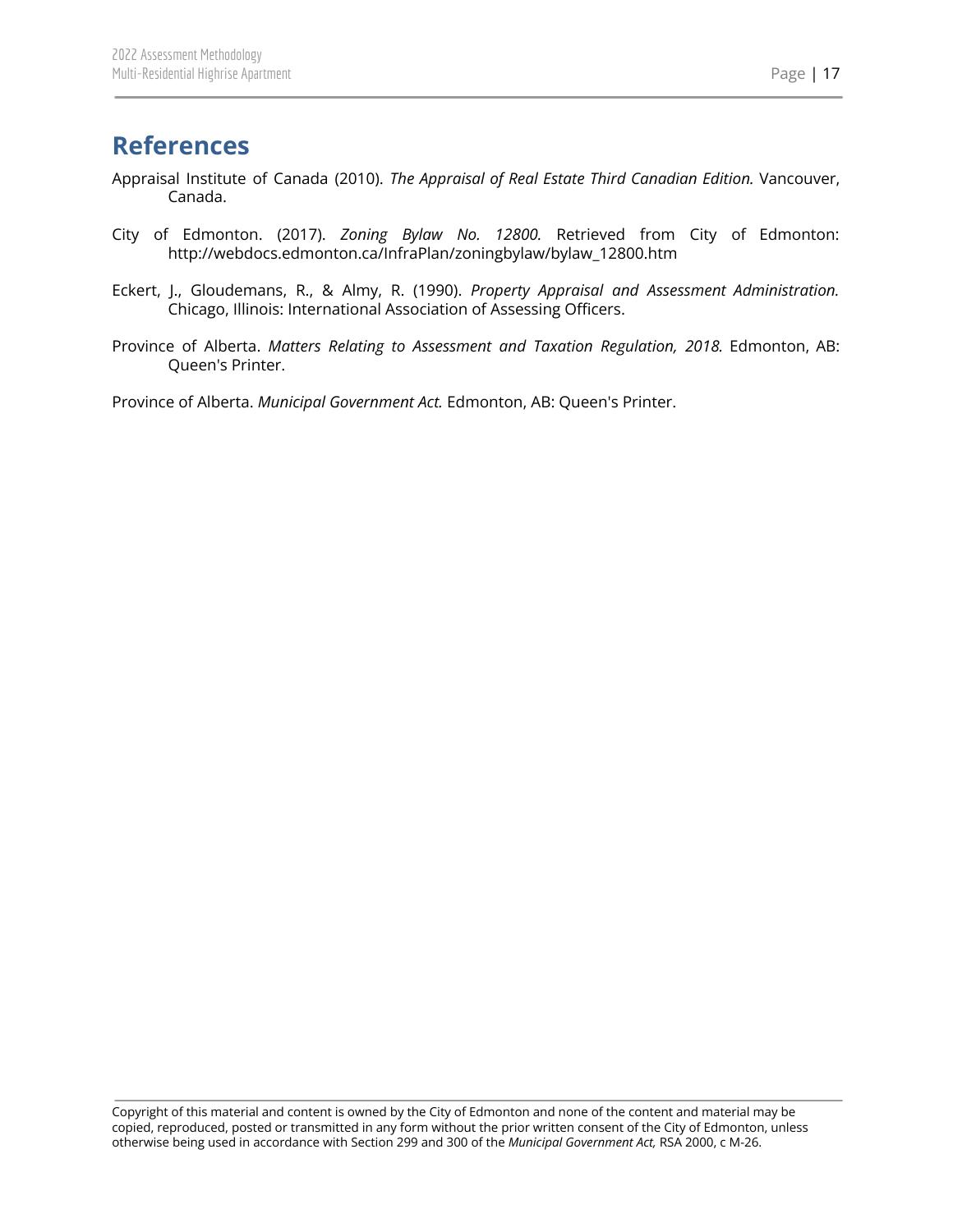# <span id="page-18-0"></span>**Appendix**

## <span id="page-18-1"></span>Zoning References

The rules and regulations for land development within Edmonton are contained in the Edmonton Zoning Bylaw, No. 12800.

s.6.123 **zone:** a specific group of listed Uses and Development Regulations which regulate the Use and Development of land within specific geographic areas of the City... *Zoning Bylaw No. 12800, 2017, s. 6.123*

Residential land use zones vary in part due to density.

s.6.24 **density:** when used in reference to Residential and Residential-Related development, the number of Dwellings on a Site expressed as Dwelling per hectare.

*Zoning Bylaw No. 12800, 2017, s. 6.24*

Not all property conforms to the zoning use set out in the Edmonton Zoning Bylaw. In these cases, an effective zoning is applied to reflect the current use of the property. The effective zoning may differ from the actual zoning when the current use differs from the Edmonton Zoning Bylaw (e.g., a legal nonconforming use).

643(1) If a development permit has been issued on or before the day on which a land use bylaw or a land use amendment bylaw comes into force in a municipality and the bylaw would make the development in respect of which the permit was issued a nonconforming use or nonconforming building, the development permit continues in effect in spite of the coming into force of the bylaw.

*MGA, s.643(1)*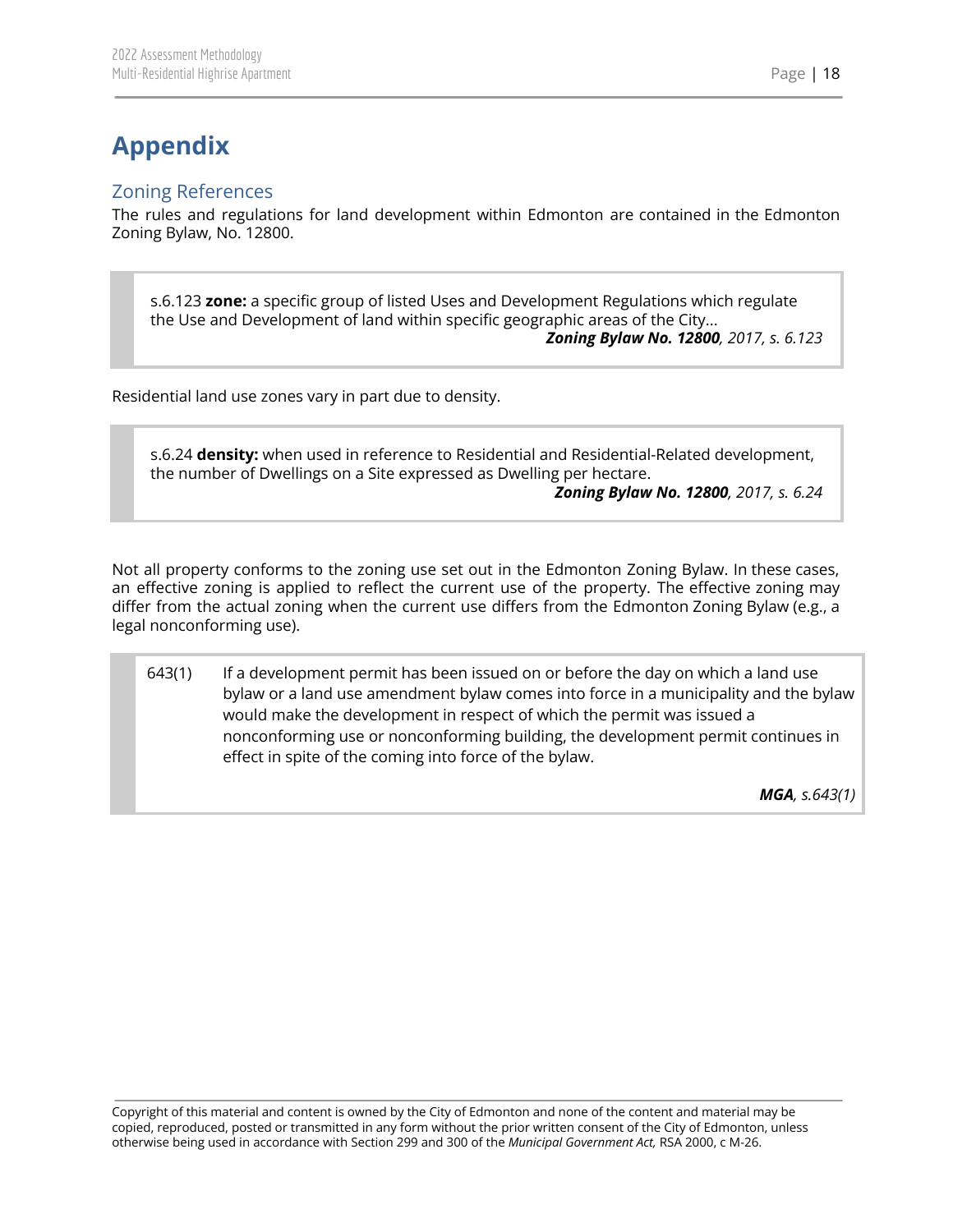## <span id="page-19-0"></span>Zone Chart: Multi-Residential

| <b>Residential</b> |                                                                                                                                                                                                                             |  |  |  |  |
|--------------------|-----------------------------------------------------------------------------------------------------------------------------------------------------------------------------------------------------------------------------|--|--|--|--|
| <b>RMD</b>         | Residential Mixed Dwelling Zone (s.155) is to provide for a range of dwelling<br>types and densities including single detached, semi-detached and row housing                                                               |  |  |  |  |
| RF5                | <b>Row Housing Zone (s.160)</b> s to provide for relatively low to medium density<br>housing, generally referred to as Row Housing                                                                                          |  |  |  |  |
| <b>UCRH</b>        | Urban Character Row Housing Zone (s.165) is to provide for medium density Row<br>Housing in a manner that is characteristic of urban settings and can include more<br>intensive development                                 |  |  |  |  |
| RF <sub>6</sub>    | Medium Density Multiple Family Zone (s.170) is to provide for medium density<br>housing, where some units may not be at Grade                                                                                               |  |  |  |  |
| <b>RA7</b>         | Lowrise Apartment Zone (s.210) provides for lowrise apartment buildings                                                                                                                                                     |  |  |  |  |
| <b>RA8</b>         | <b>Medium Rise Apartment Zone (s.220)</b> provides for medium rise apartment<br>buildings                                                                                                                                   |  |  |  |  |
| <b>RA9</b>         | Highrise Apartment Zone (s.230) provides for highrise apartment buildings                                                                                                                                                   |  |  |  |  |
| <b>RR</b>          | <b>Rural Residential Zone (s.240)</b> is to provide for single detached residential<br>development of a permanent nature in a rural setting, generally without the<br>provision of the full range of urban utility services |  |  |  |  |
| <b>RMU</b>         | Residential Mixed Use Zone (s.910.10) is to provide for primarily medium to high<br>density residential mixed-use developments, with limited commercial, institutional,<br>office and service Uses distributed on-site      |  |  |  |  |
| <b>RMH</b>         | Mobile Home Zone (s.250) is to provide for Mobile Homes developed within a<br>Mobile Home Park or Mobile Home Subdivision.                                                                                                  |  |  |  |  |

For additional zone details, refer to the Edmonton Zoning Bylaw.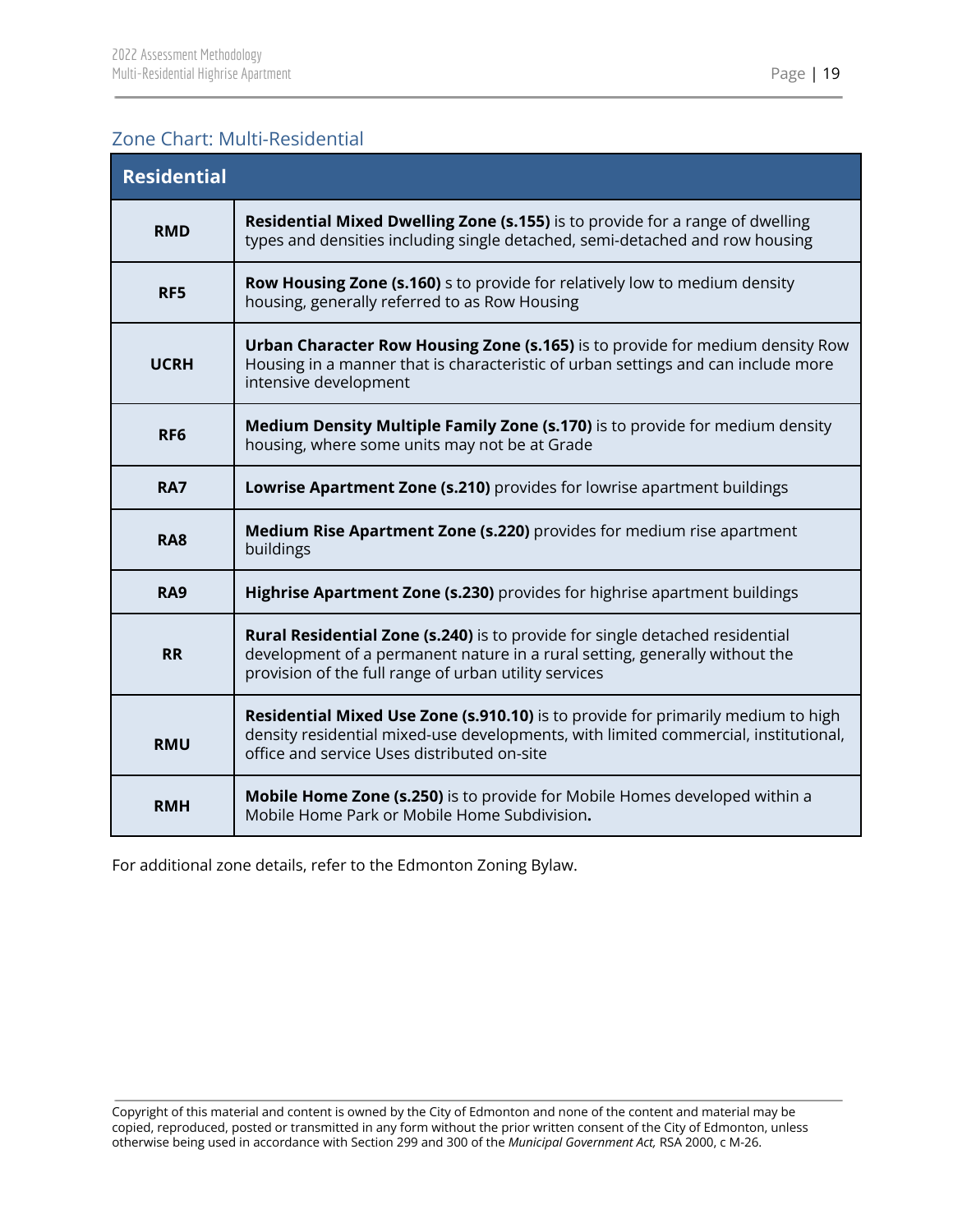## <span id="page-20-0"></span>Land Use Chart: Multi-Residential

| <b>Residential</b> |                                                                                           |  |  |  |
|--------------------|-------------------------------------------------------------------------------------------|--|--|--|
| 122                | <b>Fourplex building type</b>                                                             |  |  |  |
| 130                | Row house building type                                                                   |  |  |  |
| 131                | Lowrise apartment building (seven floors or fewer)                                        |  |  |  |
| 133                | Highrise apartment building (eight floors or more)                                        |  |  |  |
| 135                | Account with a combination of lowrise, highrise, row house or fourplex<br>building types. |  |  |  |
| 145                | Seniors' residence building                                                               |  |  |  |
| 1451               | Seniors' residence building with self-contained suites                                    |  |  |  |
| 160                | Co-op non-profit row house                                                                |  |  |  |
| 163                | Co-op non-profit highrise apartment building                                              |  |  |  |
| 165                | Co-op non-profit lowrise apartment building                                               |  |  |  |
| 1622               | Co-op non-profit fourplex                                                                 |  |  |  |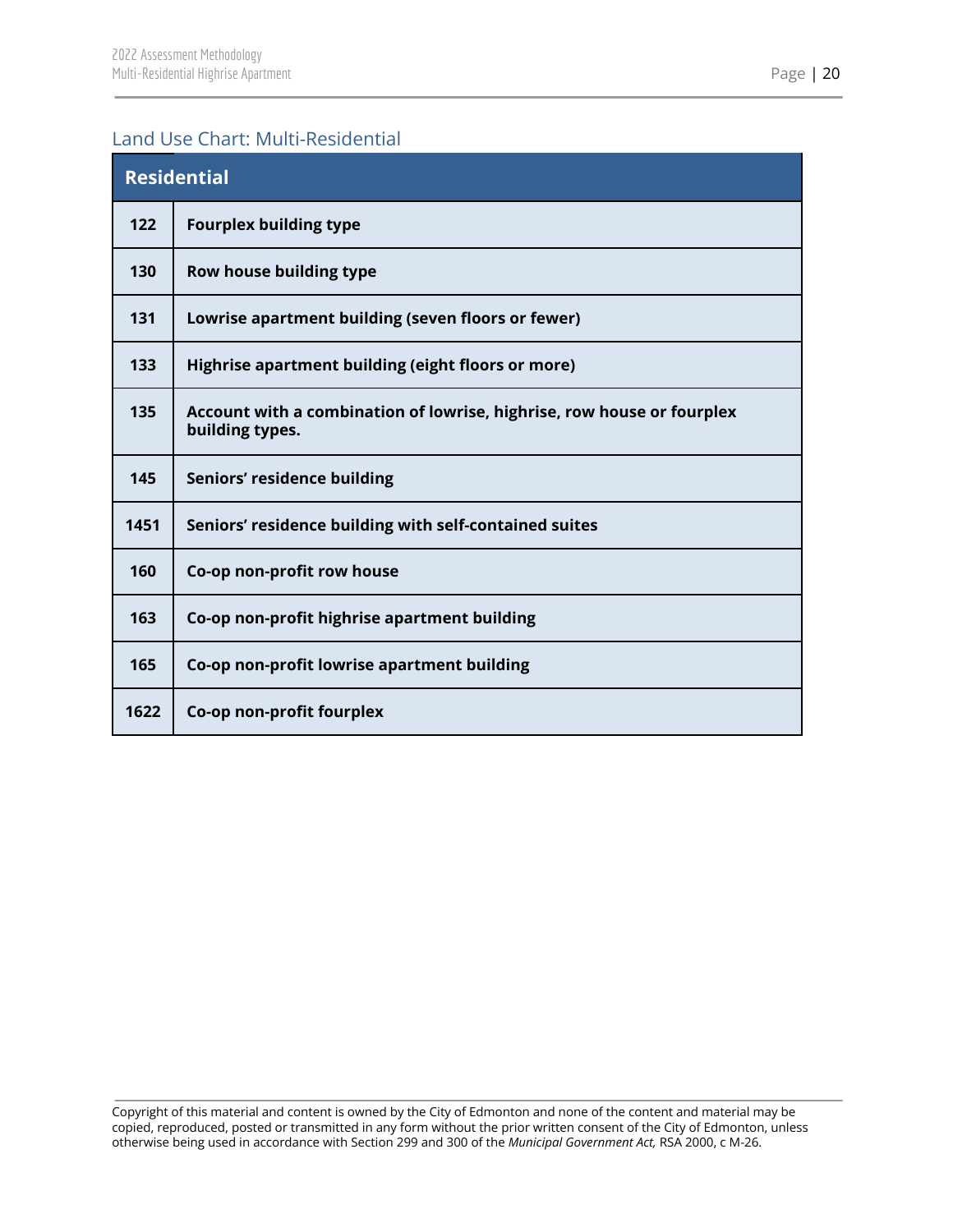## <span id="page-21-0"></span>Map